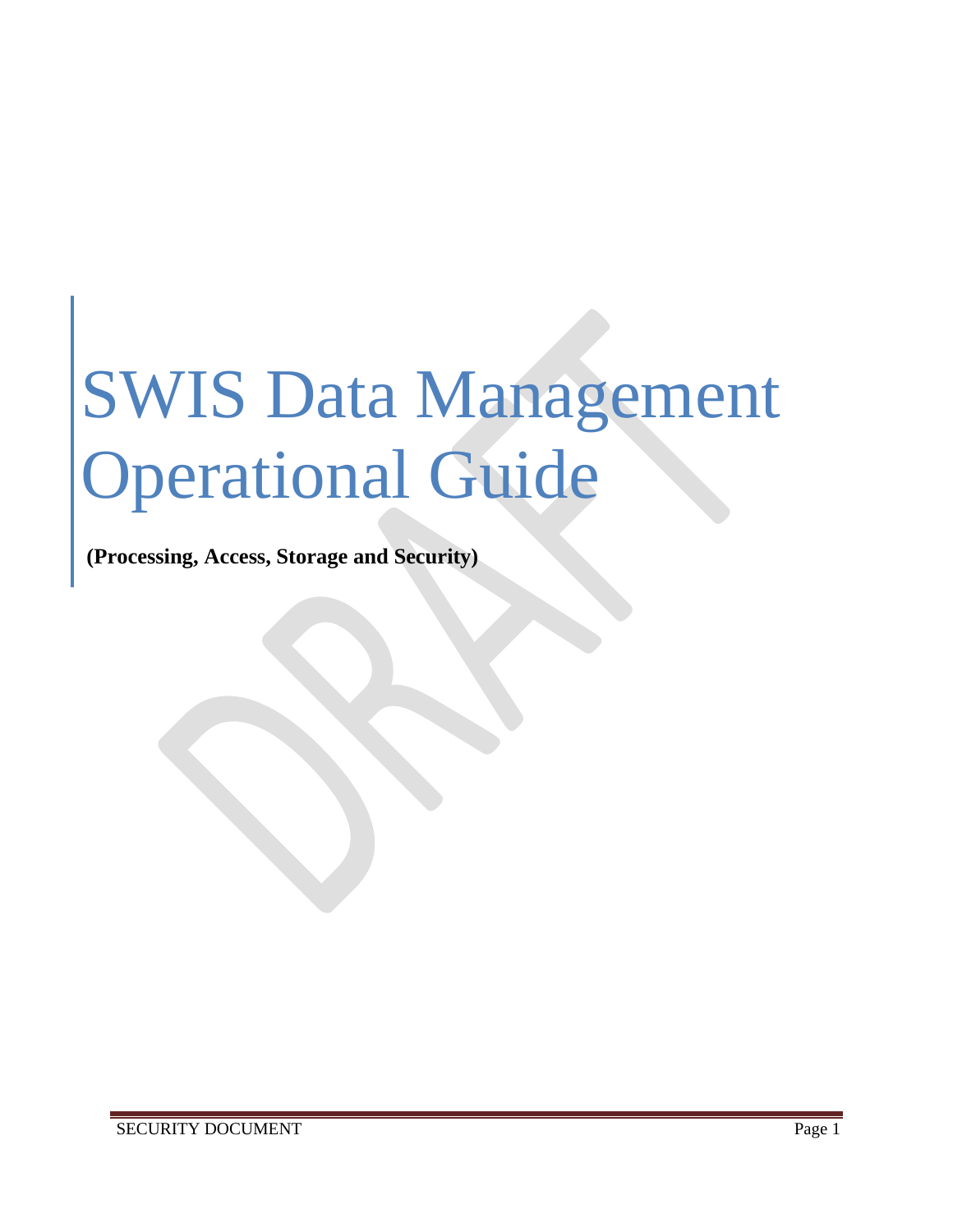# **REVISION HISTORY**

| <b>Date</b> | <b>Version</b> | <b>Description</b> | Author |
|-------------|----------------|--------------------|--------|
|             | $0.1\,$        | <b>First Draft</b> |        |
|             |                |                    |        |
|             |                |                    |        |
|             |                |                    |        |
|             |                |                    |        |
|             |                |                    |        |
|             |                |                    |        |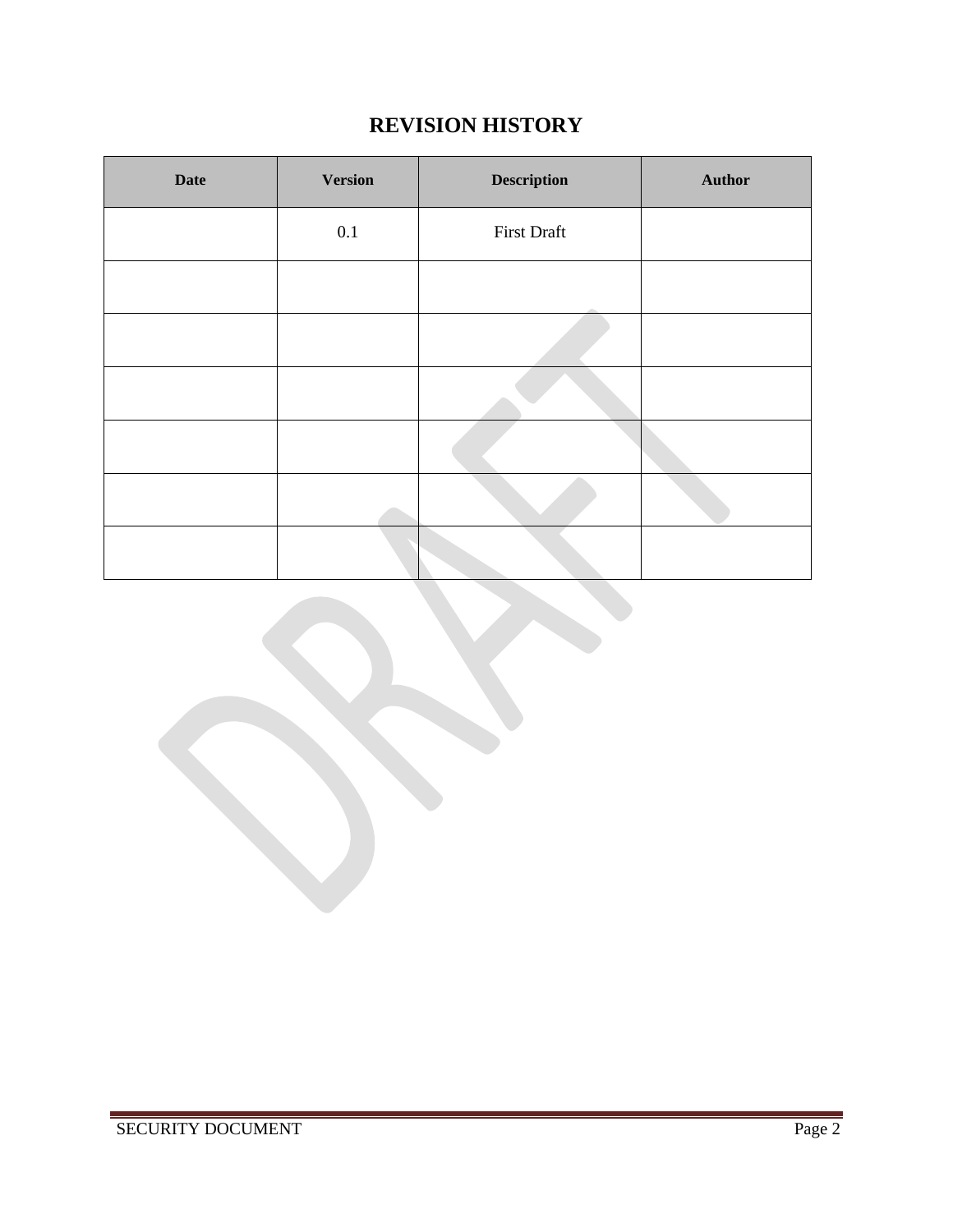# **TABLE of CONTENTS**

|     | <b>PART I: SUMMARY</b> |                                                                                      |
|-----|------------------------|--------------------------------------------------------------------------------------|
|     |                        |                                                                                      |
|     |                        | <b>1.1 SWIS OVERVIEW</b>                                                             |
|     |                        | 1.2 OBJECTIVE                                                                        |
|     |                        | -7                                                                                   |
|     | <b>PART II: POLICY</b> |                                                                                      |
|     |                        |                                                                                      |
|     |                        |                                                                                      |
|     | 3.1.1                  | Account Management (AC-2)                                                            |
|     | 3.1.2                  | Account, Physical Access, and User Activity Review (AC-2, PE-2, and AC-13)           |
|     | 3.1.3                  | Auditing Policy (AU-1) Security-Related Events and Audit Record Content (AU-2, AU-3) |
|     | 3.1.4                  | Audit Failure Events (AU-5) Audit Monitoring (AU-6)                                  |
|     | 3.1.5                  | Audit Record Retention (AU-11)                                                       |
|     |                        |                                                                                      |
| 3.3 |                        |                                                                                      |
|     |                        |                                                                                      |
|     | 3.4.1                  | Configuration Management, Control, and Monitoring (CM-1)                             |
|     | 3.4.2                  | <b>Ongoing Assessment of Security Controls</b>                                       |
|     | 3.4.3                  | Security Alerts and Advisories (SI-5, SI-2)                                          |
|     | 3.4.4                  | Vulnerability Scanning (RA-5, SI-2)                                                  |
|     | 3.4.5                  | <b>Status Reporting</b>                                                              |
|     | 3.4.6                  | <b>Documentation Updates</b>                                                         |
|     |                        |                                                                                      |
|     |                        | - 11                                                                                 |
| 3.7 |                        |                                                                                      |
|     |                        |                                                                                      |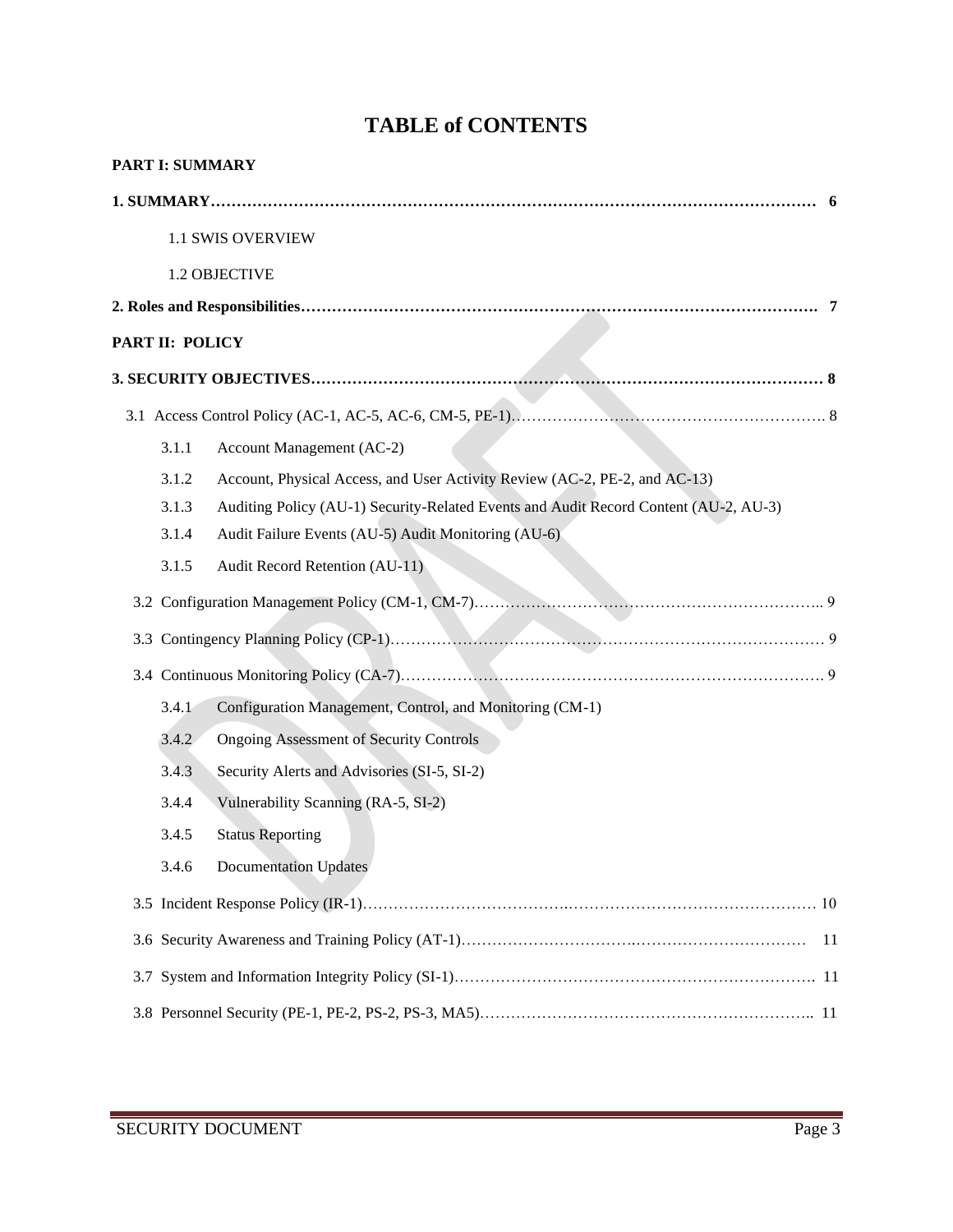| 3.9        |                                                                               |                                                                                     |    |  |
|------------|-------------------------------------------------------------------------------|-------------------------------------------------------------------------------------|----|--|
|            |                                                                               |                                                                                     |    |  |
|            | <b>PART III: PROCESS</b>                                                      |                                                                                     |    |  |
|            |                                                                               |                                                                                     |    |  |
|            |                                                                               |                                                                                     |    |  |
|            |                                                                               |                                                                                     |    |  |
|            |                                                                               |                                                                                     |    |  |
| 5.1        |                                                                               | Steps for the PACIA SWIS wage match process for PIRL and Quarterly/Annual Reports19 |    |  |
|            | 5.1.1                                                                         |                                                                                     |    |  |
|            | Processing wage return file for PIRL and Quarterly/Annual Reports 20<br>5.1.2 |                                                                                     |    |  |
|            | 5.1.3                                                                         |                                                                                     |    |  |
|            | 5.1.4                                                                         | Creating wage file – Geographic Solutions for PIRL and Quarterly/Annual Reports20   |    |  |
| 5.2        |                                                                               |                                                                                     |    |  |
|            |                                                                               |                                                                                     |    |  |
|            | 5.2.1                                                                         |                                                                                     |    |  |
|            | 5.2.2                                                                         |                                                                                     |    |  |
| Appendix A |                                                                               |                                                                                     |    |  |
| Appendix B |                                                                               |                                                                                     |    |  |
| Appendix C |                                                                               |                                                                                     | 26 |  |
| Appendix D |                                                                               |                                                                                     | 27 |  |
| Appendix E |                                                                               |                                                                                     |    |  |
| Appendix F |                                                                               |                                                                                     |    |  |
| Appendix G |                                                                               |                                                                                     |    |  |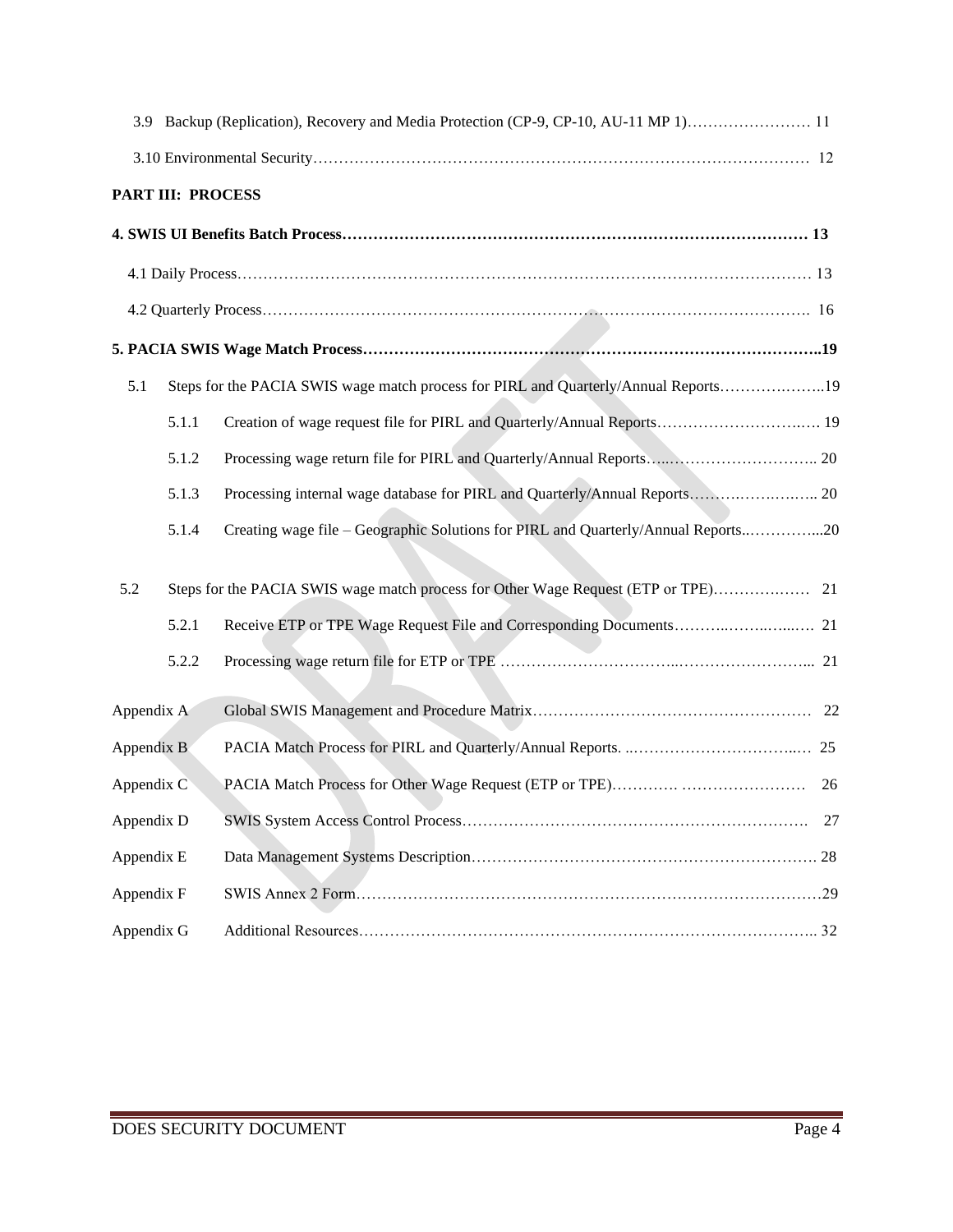# **TABLES**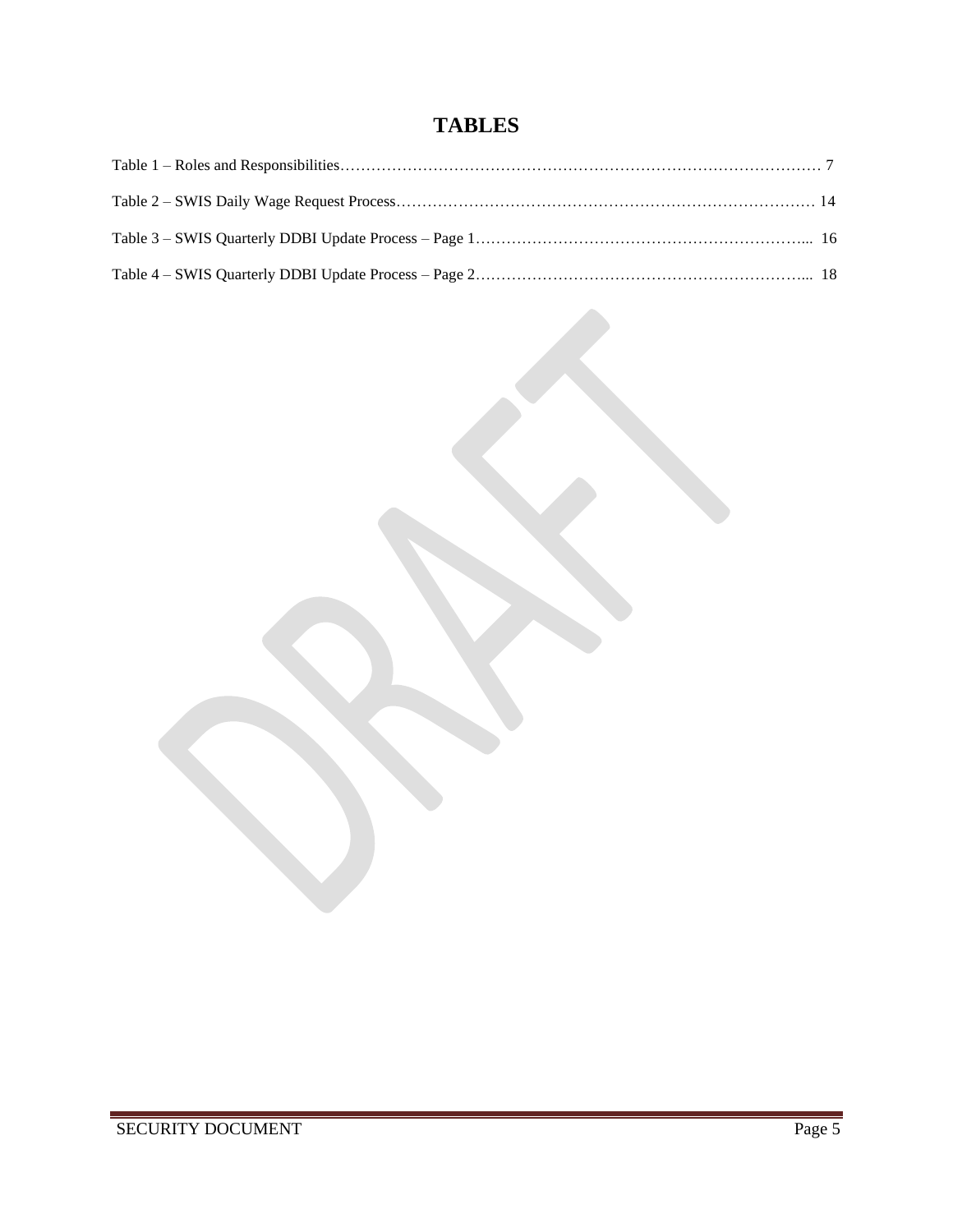## **PART I: SUMMARY**

## **1. SUMMARY**

## **1.1 SWIS Overview**

The States Wage Interchange System (SWIS) is a medium via which participating states collaborate in an effort to streamline the exchange of interstate wage data, efficiently and securely. The system facilitates the exchange of wage information in a manner that minimizes the burden to state unemployment insurance programs associated with responding to requests for wage data ensures the security of the transactions involving individual wage data and produces the data in an efficient, effective manner. Each state has two primary parties involved in SWIS transactions:

1.1.1 A **State Unemployment Insurance Agency (SUIA)**, the *supplier* of wage information; and 1.2.2 A **Performance Accountability and Customer Information Agency (PACIA)**, the *consumer* of wage information and the entity identified by the Governor as being responsible for performance accountability and eligible training provider certification.

The SWIS Data Sharing Agreement (DSA) has three (3) PACIAs that signed the agreement and are responsible for submitting SWIS requests for their agency for Federal Reporting: Workforce, Education and Vocational Rehabilitation.

As described in the SWIS Guidelines, requests for wage data made to the SWIS are transmitted through the SWIS Clearinghouse, a computerized network operated by the SWIS Operations Contractor. Conduent, Inc. (Conduent) currently serves as the SWIS Operations Contractor. Conduent assists states with the design and installation of necessary computer hardware and software to operate the system, handles the day-to-day transfer of wage data from state to state, and provides ongoing technical support to the participating states. Overall, administration of the SWIS Clearinghouse is the responsibility of the National Association of State Workforce Agencies (NASWA), a not-for-profit organization with an extensive background in the operation of state unemployment insurance and employment service programs.

The SWIS is categorized as a sensitive system due to the nature of the data being transmitted, to include social security numbers (SSN) and other personal identifiable information (PII). It is to this effect that it is a U.S. Department of Labor (USDOL) regulation for all participants to conform to guidelines set forth to include handling such sensitive data with acceptable level of security, in order to maintain the confidentiality, integrity and availability of such data. SWIS users are required to sign an acknowledgment form after reading the SWIS standards and guidelines document before being granted access to systems used for SWIS data processing and storage or viewing any such data.

## **1.2 Objective**

This document is intended to capture \_\_\_\_\_ processes and policies as it relates to the SWIS data management, by way of documenting the personnel roles, security polices and technical details pertaining to the wage request and transmission process.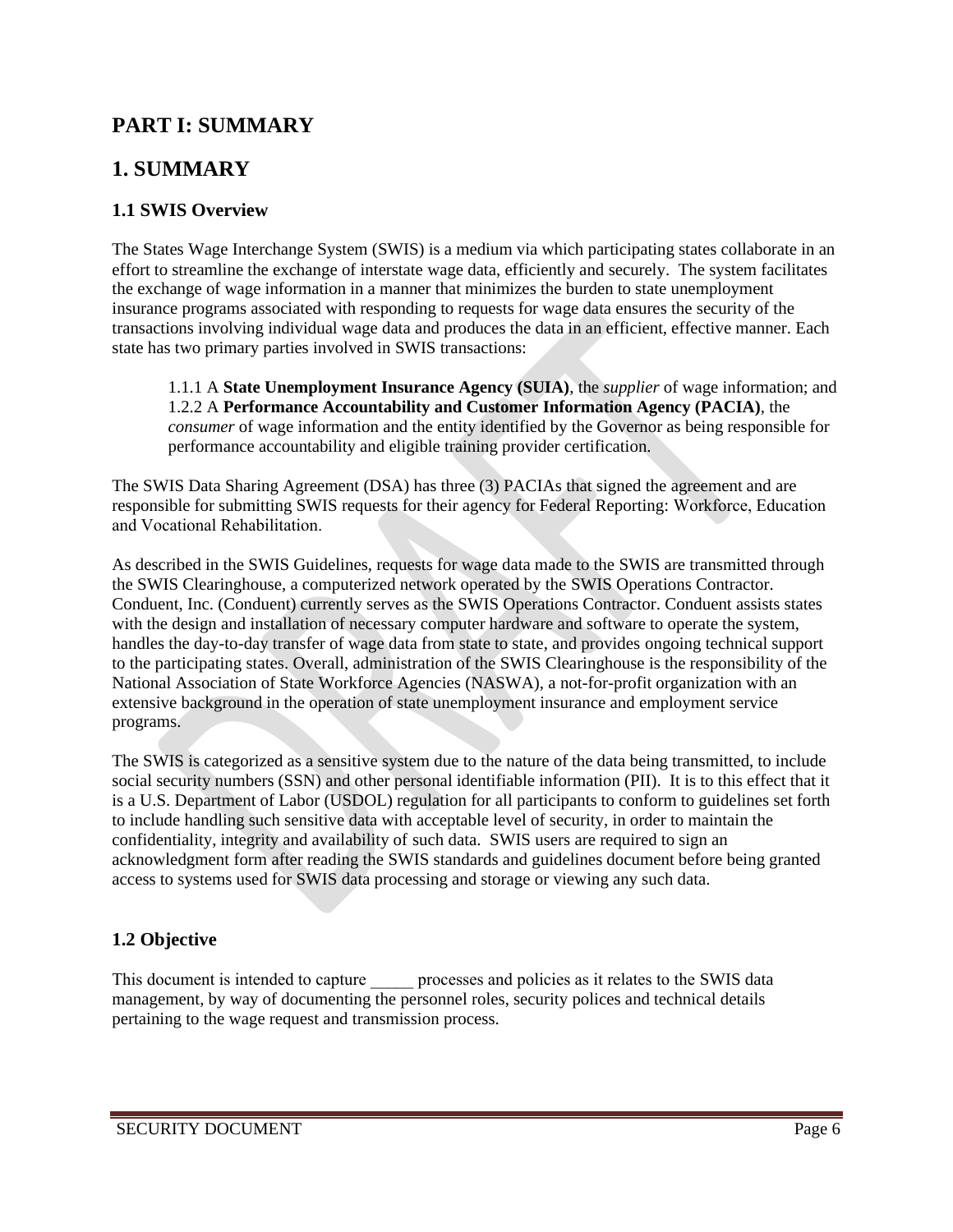# **2. ROLES AND RESPONSIBILITIES**

| <b>Table 1 - Roles and Responsibilities</b> |
|---------------------------------------------|
|---------------------------------------------|

| <b>Roles</b>                          | <b>Personnel</b> | <b>Responsibilities</b>                                                                                                                    |
|---------------------------------------|------------------|--------------------------------------------------------------------------------------------------------------------------------------------|
| Oversight<br>(System Owner)           |                  | Primary Contact representing<br>the Agency as it relates to<br>SWIS administration and<br>signed agreements                                |
| Oversight<br>(Information Technology) |                  | <b>Information Technology</b><br>direction and management                                                                                  |
| Oversight<br>(Compliance)             |                  | Compliance and Independent<br>Assessment                                                                                                   |
| <b>Information Security</b>           |                  | Information Security review,<br>recommendation and<br>documentation                                                                        |
| Program Support<br>(Agency)           |                  | SWIS System and Server<br>Administration                                                                                                   |
| Program Support<br>(Contractor)       |                  |                                                                                                                                            |
| Vendors                               | $\rightarrow$    | Data Maintenance and Case<br>management                                                                                                    |
|                                       | $\rightarrow$    | Mainframe or network<br>application hosting and system<br>administration, network<br>connection to SWIS<br>Clearinghouse and data security |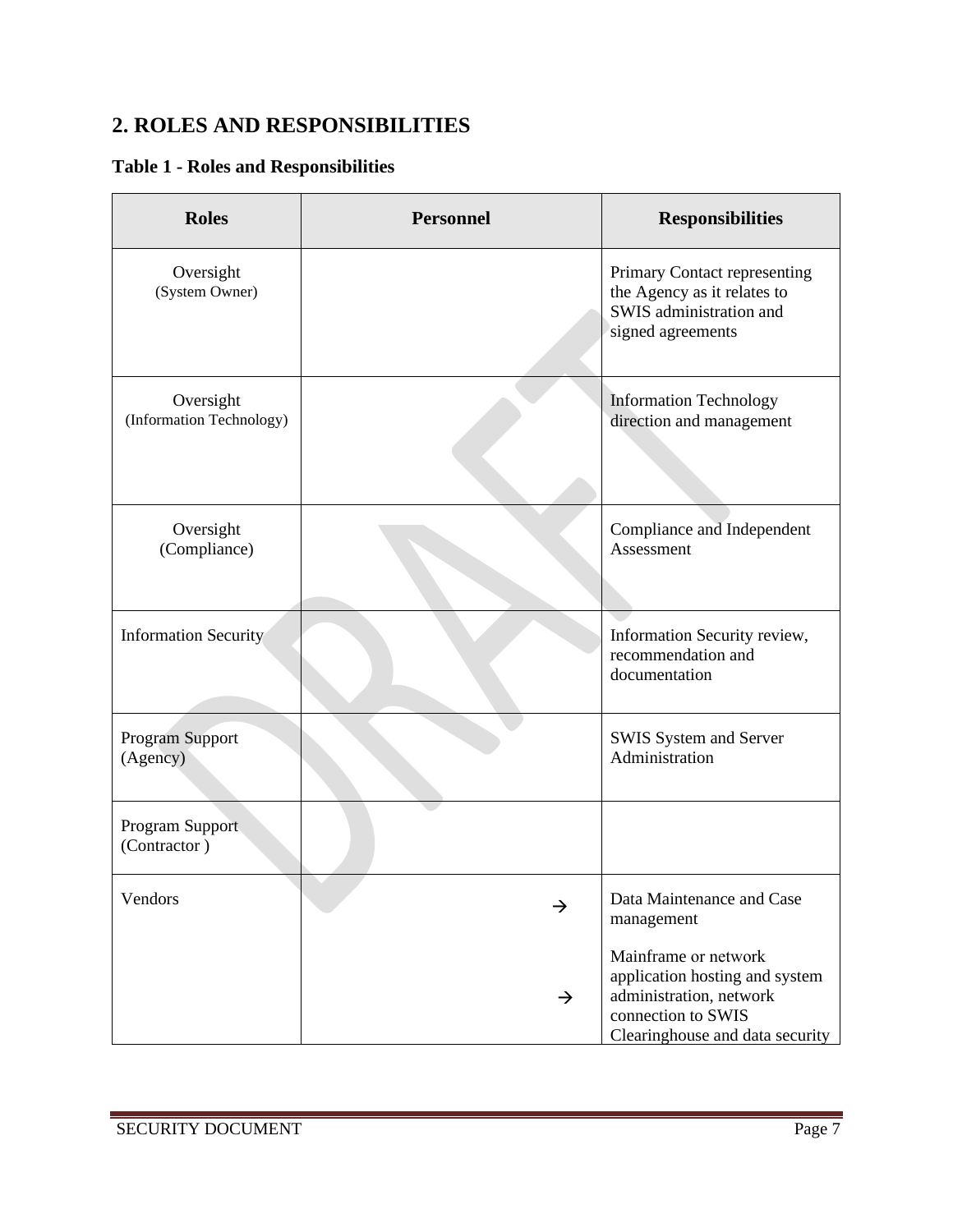## **PART II: POLICY**

# **3. SECURITY OBJECTIVES**

The SWIS data processing and storage system implementation at The SWIS data processing and storage system implementation at components. As determined by utilizing National Institute of Standards and Technology (NIST) Federal Processing Standards-199 (FIPS-199) system categorization standards, the SWIS Security Categorization (the security category for the SWIS data processing and storage system) is: [(Confidentiality, Medium), (Integrity, Medium), (Availability, Medium)], resulting in an overall "Medium" system and sensitivity. As a result, it is essential that SWIS data processing and storage policy, procedures, and controls are established and maintained to support due care, due diligence, and adequate security posture.

The following subsections contain the agency's system-specific security controls as it relates to any components used to process and store SWIS data, to include personnel and technology. The SWIS security controls provide system-specific direction for ensuring compliance with the medium security control baseline prescribed in NIST SP 800-53, as well meet and/or exceed USDOL requirements per the SWIS data sharing agreement.

SWIS data processing and storage systems rely on and IT agency policy and procedures. All systems shall comply with applicable controls prescribed in the medium security control baseline set forth in NIST SP 800-53, Revision 4, as well as any applicable **Defined Values for a medium security** baseline and best practices.

The Information Security and Compliance oversight shall ensure SWIS data processing and storage policy and procedures are reviewed annually and updated at least biennially, or with any significant changes to the overall system and/or process.

\*\*\*\*Reference IT Security Policies  $\rightarrow$  and Policies  $\rightarrow$  \*\*\*\*

**3.1 [Access Cont](http://webappsdev.does.dc.gov/doesintranet/policies-and-procedures)rol Policy (**NIST security control *[AC-1, AC-5, AC-6, CM-5, PE-1](https://octo.in.dc.gov/service/octo-policies))*

Logical and physical access to SWIS data processing and storage systems shall be granted to individuals based on a valid need-to-know basis that is determined by the System Owner and satisfies all personnel security criteria and intended system usage. Remote access for privileged functions shall be formally authorized by the System Owner on a case-by-case basis and only for compelling operational needs.

Individuals approved for access to SWIS data processing and storage systems shall not be granted access to the system until they have reviewed the SWIS standards and Guidelines documents, signed the SWIS PACIA and SUIA access forms(as relevant), and received appropriate training. Access authorizations shall comply with roles-based information access and permissions to ensure least privilege and the separation of duties to eliminate conflicts of interest in the responsibilities and duties of individuals.

\*\*\*For details on access request and approval process, refer to Appendix B

#### *3.1.1 Account Management (NIST security control AC-2)*

SWIS data processing and storage System Support Staff responsible for administering access shall create, activate, modify, disable, and archive user accounts in accordance with the and Access Request and Approval Process.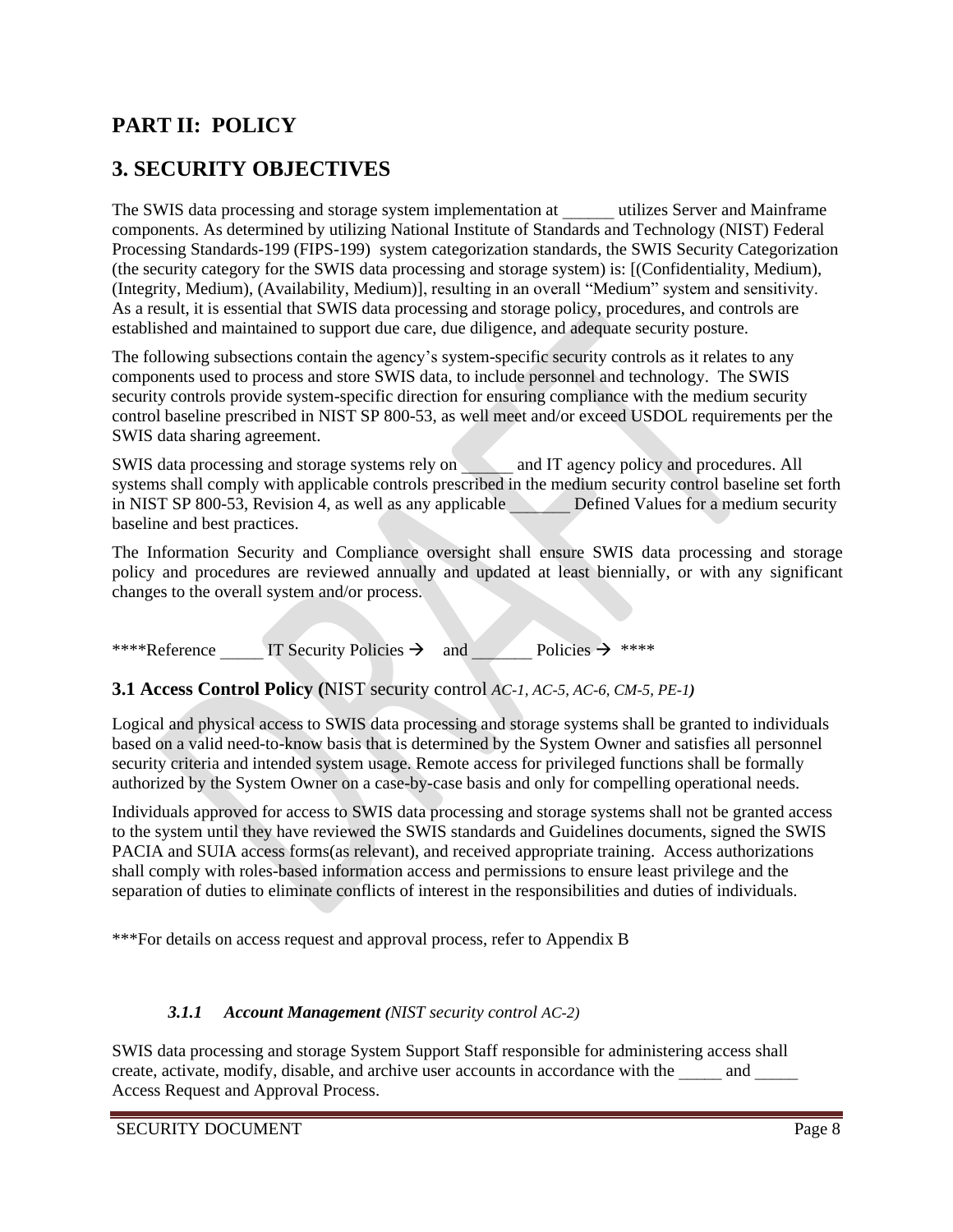## *3.1.2 Account, Physical Access, and User Activity Review*

System administrators/custodians shall review user activity audit logs with respect to the enforcement and usage of security access controls on a monthly basis (and bi-weekly for users with significant roles and responsibilities) and upon personnel termination, transfers, or reassignments. The custodian(s) shall document, investigate, and report suspicious activities or anomalies identified during his/her review of user accounts and user activity in coordination with the ISO. With regard to physical access to data center(s), the Contractor Information Security Personnel shall review the SWIS physical access list and authorization credentials for contractor facilities on a quarterly basis and upon personnel termination, transfers, or reassignments, reporting any suspicious activities or anomalies identified during his/her review.

### *3.1.3* **Auditing Policy** *(*NIST security control

Auditable events within any SWIS data processing and storage systems shall be reviewed annually or upon significant changes to the system.

#### *3.1.4 Security-Related Events and Audit Record Content (NIST security control )*

The SWIS data processing and storage systems shall generate audit records for the following securityrelated (e.g. access control, identification and authentication, configuration settings, etc.) events:

- User account management activities:
	- Addition and deletion of user accounts
	- Changes in security attributes such as access levels, privileges, roles, etc.
	- User account suspensions and activations
- Successful and failed logon/logoff events

SWIS data processing and storage system components (e.g. operating system, database, network, etc.) shall generate audit records for the following security-related events: user logons, both successful and failed; failed access attempts; any attempts to move outside permitted activities; configuration changes; account and permission modifications; successful accesses to security-critical objects (i.e., operating system files); changes to the system security configuration; modification of system-supplied software; and creation and deletion of objects.

All (application and system) audit records generated for SWIS data security-related events shall include the following information: event type and sub-type; timestamp of the event; Message; Success or failure of event; IP address of the client; and user ID triggering the event.

## *3.1.5 Audit Failure Events (NIST security control )*

SWIS data processing and storage systems shall provide a real-time alert when the following audit failure events occur: Software/hardware errors; data corruption, data transmission failures, and failures in the audit capturing mechanisms.

#### *3.1.6 Audit Monitoring (NIST security control )*

Security/Audit Administrator and Security Analyst, shall conduct an on-going review and analysis of the Mainframe or network systems components (including application, operating system, database and network) audit records for indications of inappropriate or unusual activity; and investigate, report, and take appropriate actions with regard to identified suspicious activity or suspected violations in accordance with procedures in Section 4.2 of \_\_\_\_ Mainframe or Network Audit Policy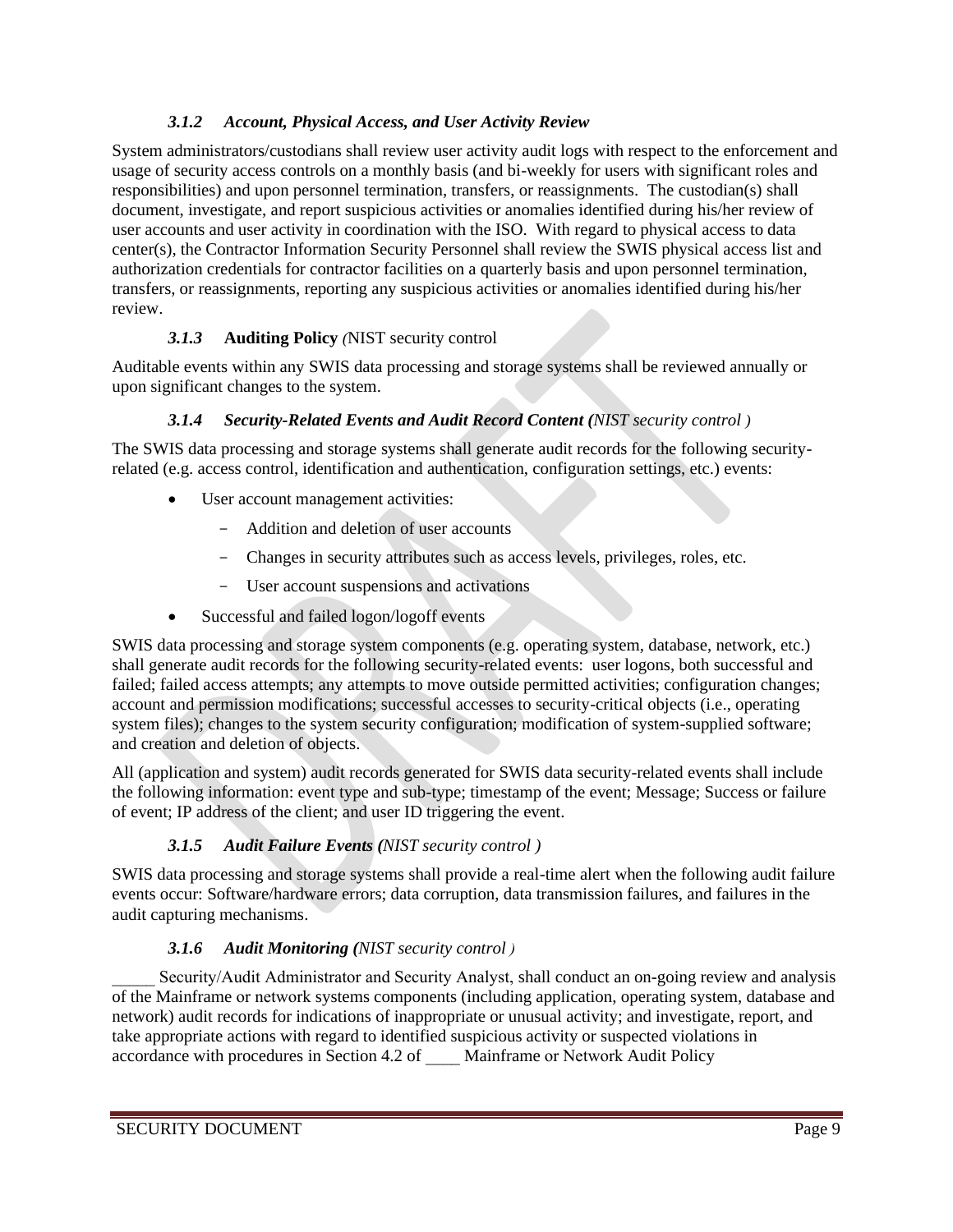The ISO shall recommend increasing the level of audit monitoring when there is an indication of increased risk to operations, assets, or individuals based on law enforcement information, federal government-issued alerts or other credible sources of information. The ISO shall communicate this increased level of audit monitoring to support personnel, requiring appropriate actions, including increasing the audit log monitoring frequency to twice a day where applicable.

Security personnel shall be sent an alert of the following inappropriate or unusual activities with security implications: audit failure events, network device or server failures, intrusion attempts, denial of service attacks, malicious code detection, and other attacks on the system.

## *3.1.7 Audit Record Retention (NIST security control )*

SWIS data processing and storage system audit records shall be retained for a minimum of five (5) years to provide support for after-the-fact investigations of security incidents and to meet regulatory and organizational information retention requirements.

## **3.2 Configuration Management Policy** *(*NIST security control *)*

All SWIS data processing and storage System Support Staff shall adhere to the agency's Configuration Management Plan, which provides systems configuration change control process and configuration management policy.

SWIS data processing and storage systems shall be configured to the most restrictive mode. All components shall be hardened against the current Computer Institute of Standards-specified hardening guidance. Information Technology oversight shall review relevant systems quarterly to identify and coordinate appropriately the elimination of unnecessary functions, ports, protocols, and/or services.

## **3.3 Contingency Planning Policy (**NIST security control *)*

SWIS data processing and storage System Support Staff shall test backup data to verify media reliability and information integrity at least quarterly

## **3.4 Continuous Monitoring Policy (**NIST security control *)*

SWIS data processing and storage System Support Staff shall monitor the security controls on an ongoing basis in accordance with policy and guidance

The ISO shall suggest an increase in the level of monitoring when there is an indication of increased risk to \_\_\_\_ operations, assets, or individuals based on law enforcement information, federal governmentissued alerts, Computer Security alerts, or other credible sources of information. The ISO shall communicate this increased level of audit monitoring to support personnel, requiring appropriate actions.

## *3.4.1 Configuration Management, Control, and Monitoring (NIST security control )*

Refer to the and portals referenced above for policy pertaining to the management, control, and monitoring of changes to the information system, including conducting impact analyses.

## *3.4.2 Ongoing Assessment of Security Controls*

SWIS data security and storage systems security controls shall be assessed on an ongoing basis with a rigor commensurate with the system's will define the system's compliance oversight shall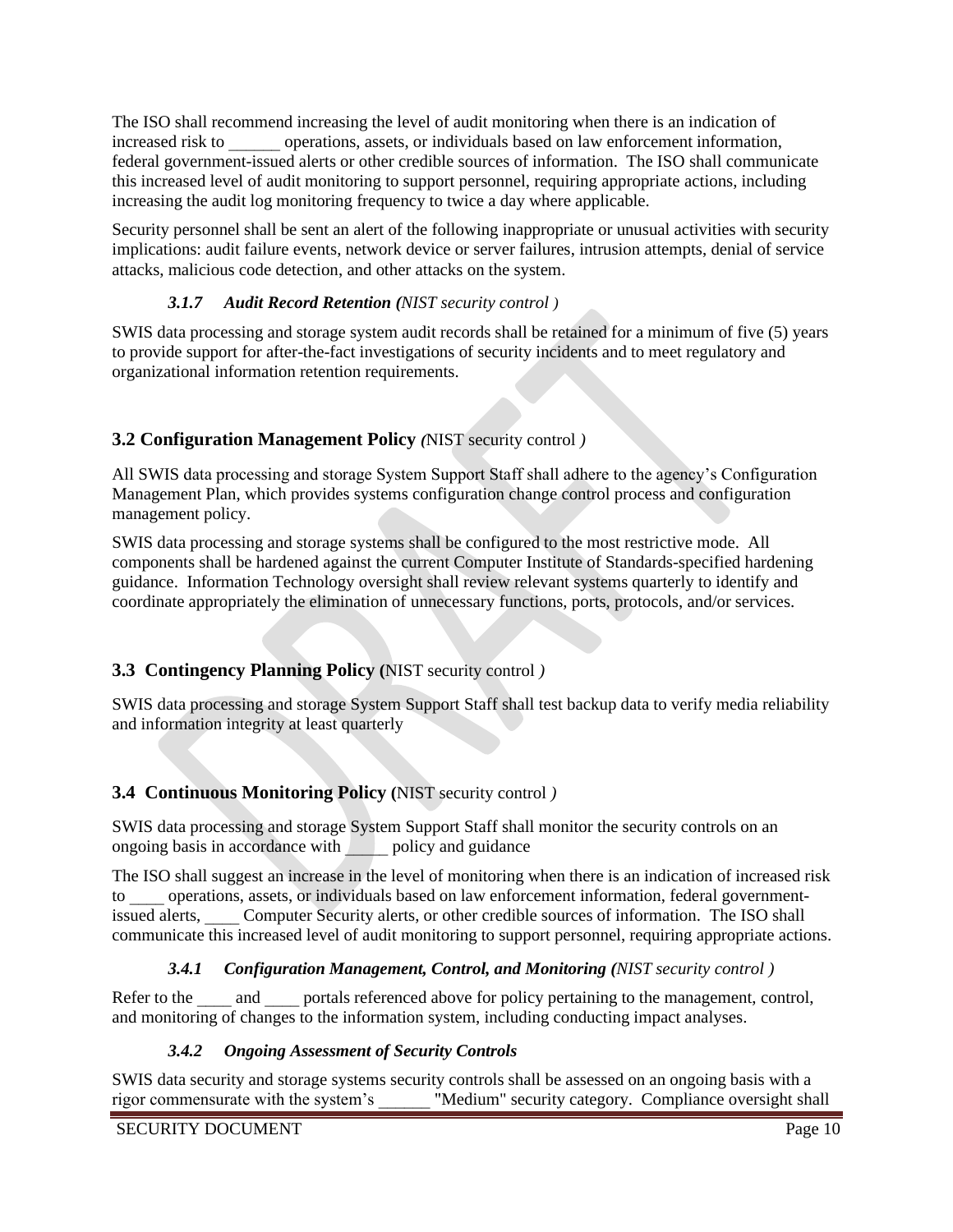coordinate independent assessment of all SWIS data security and storage systems security controls on an annual basis.

## *3.4.3 Security Alerts and Advisories (NIST security control )*

The Security/Audit Administrator and/or Security Analyst will receive and reviews the United States Computer Emergency Readiness Team (US-CERT) notification for the latest security alerts and bulletins (  $\qquad$  ). The Primary ISO or Office of Information Technology (OIT) designee shall receive, review, and track vendor-issued alerts with regard to corresponding product vulnerabilities and issues as they are issued. The Primary ISO or  $\qquad$  OIT designee shall issue alerts/advisories to appropriate personnel and take appropriate actions.

#### *3.4.4 Vulnerability Scanning (NIST security control )*

All systems should be scanned for vulnerabilities on a quarterly basis or after a major system modification or any modification that affects the security posture of the system, using approved tools and techniques.

### *3.4.5 Status Reporting*

\_\_\_\_ and ISO shall provide security status briefings for SWIS data security and storage systems to the \_\_\_\_\_ CIO on an as needed basis. With regard to issues of a high criticality identified during continuous monitoring activities, **Information Security point of contact shall report these items immediately to** the ISO, CIO and System Owner. Moderate risks shall be reported within five (5) business days, and a low risk shall be reported within 10 business days.

### *3.4.6 Documentation Updates*

The ISO shall support updating security components of the SWIS management and operations documents, to reflect any updates, at least annually and upon a significant change to the system.

## **3.5 Incident Response Policy (**NIST security control )

SWIS data processing and storage System Support Staff shall adhere to \_\_\_\_\_ Incident Response plan and procedure.

In the event of a SWIS data breach, the Security group [must be notified](mailto:does_oit_security@dc.gov) immediately or within 15 minutes upon detection of such activities. OIT Security will in turn notify Conduent, a SWIS Clearinghouse contractor, the Employment and Training Administration (ETA), the Command Decisions Systems & Solutions ( $CDS<sup>2</sup>$ ), and the SWIS Administration contractor. Please refer to the Incident Response Policy and Procedure document for POC phone numbers and emails located on the \_\_\_\_\_ OIT Intranet.

## **3.6 Security Awareness and Training Policy (**NIST security control *)*

In addition to the annual security awareness training, anyone with access to any systems containing SWIS data shall read the SWIS Standards and Guidelines documents and utilize all training materials made available. Additional training shall be provided by the Office of Policy, Performance and Training.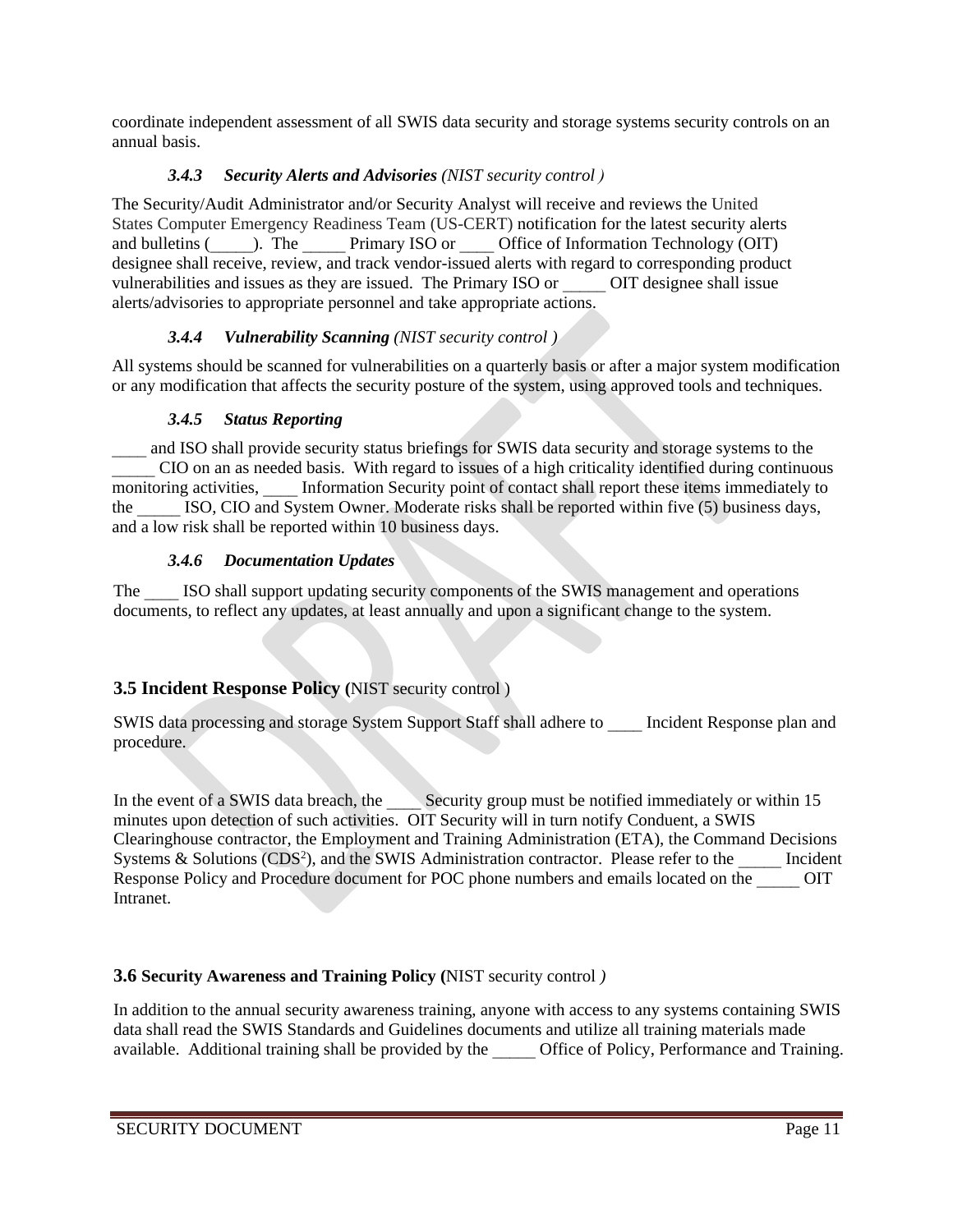## **3.7 System and Information Integrity Policy (**NIST security control *)*

SWIS data processing and storage systems monitoring tools shall be configured per configuration and policy settings provided by  $\qquad$ .

### **3.8 Personnel Security (***)*

- Individuals requesting access to systems used to process or store SWIS Data must be approved by the system Owner (or Designee), as well as  $\qquad$  IT oversight or Security Designee, prior to being granted access to the system*.*
- Individual possess appropriate clearance/background check for job function.
- Individual must complete Security Awareness Training by participating in the SWIS Online Webinar, reading the training slides, and reading the SWIS Standards and Guidelines documents. Documents will be emailed to the user as well as made available online.
- Individual must read and sign the SWIS Acknowledgment of Confidentiality Requirements and Restriction form (ANNEX 2).

User Activity will be monitored by way of auditing parameters built into the systems. Any violation and misuse of SWIS data will be reported to the OIT Security Office, which will in turn take appropriate actions as applicable to non-compliance activities, to include user access revocation and up to termination of employment.

## **3.9 Backup (Replication), Recovery and Media Protection** (NIST Security Control )

The agency will utilize a Veritas tape backup system. All Systems will be backed up fully on a weekly basis and differentially on a daily basis. Tape Media will be tested regularly for functionality and data integrity.

All Storage media shall be properly labeled and access to such media shall be restricted to authorized System Support Staff only.

For data hosted externally, will rely on and contractor's security policies, which are based on industry best practices, as well as State and Federal Laws and regulations.

data shall be retained for at least seven (7) years and destroyed only if deemed necessary or as required by any specific regulation. Any data to be destroyed shall be done in a manner that is secured and will require approval from \_\_\_\_\_ management before such activities takes place.

## **3.10 Environmental Security**

All - owned or leased facilities, where SWIS and other sensitive data are being processed or stored, shall have controlled access. Information Systems will reside in rooms/data centers with proper air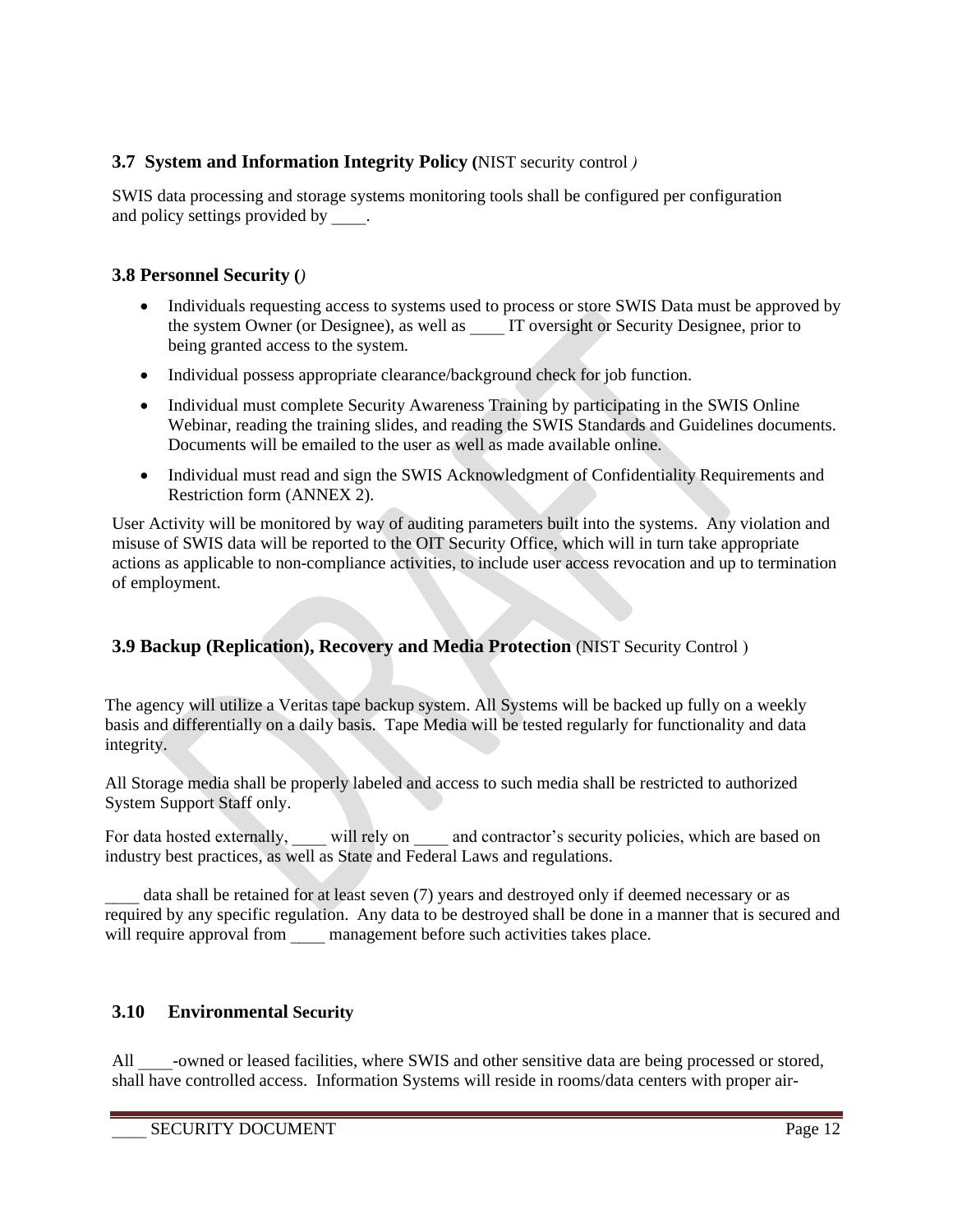conditioning and humidity control systems, visitor logs, smoke detectors and surveillance camera(s). Flooring and other building materials shall ensure maximum personnel safety.

# **PART III: PROCESSES**

## **4. SWIS UI BENEFITS BATCH PROCESS**

**4.1 Daily Process** (Note: the Job names begins with SWIS, but the Program names still contains WRIS, until time allows for the names to be converted throughout the full process)

Each weekday, Monday through Friday, including holidays, Conduent, the SWIS Clearinghouse, transmits via a dedicated line, job (program name), which generates a dataset in that triggers iob (program name).

Job deletes the prior request and response files; reads the requested file and if the file contains records (file is not empty); the job unbundles (program \_\_\_\_\_) the request data into individual SSNs [up to eight (8) SSNs can be included per record] based on the header record. The job then checks the unbundled file (program ) to ensure the data is in the proper format. If the data is in the proper format, uses the header record which indicates the quarter(s) being requested (up to eight  $(8)$ quarters can be requested) and generates a file (program \_\_\_\_) for matching against the \_\_ Benefits Wage and \_\_\_\_\_\_ Benefits copy of the Tax file. \_\_\_\_\_\_\_\_ then creates a dataset to trigger job \_\_\_\_\_\_.

Job deletes the triggering dataset created in job SWIS010D and reads the edited file (program \_\_\_\_\_) from job \_\_\_\_\_ and searches the wage records for that SSN and the quarters requested; if a match is **not** found, the response record is populated with zeros for wages for that year and quarter and the employer data will not be populated. If wages **are found** for that year and quarter, the response file is populated with wage data for that year and then the Benefits copy of the Tax file is searched to retrieve employer information [Name, Address, Federal Employer Identification Number (FEIN) and North American Industry Classification System (NAICS) code]. If there is a tax record, the response file is populated with that employer information if the employer is not on the Tax file, the response file will not contain employer data.

Job deletes the triggering dataset created in job and then formats the response file (program ) into a header and detail record that can be transmitted to Conduent, the SWIS Clearinghouse. The job then bundles/blocks the response record (program ) into 80 byte records for transmission to Conduent and generates a file to trigger job \_\_\_\_\_.

Job deletes the triggering dataset created in job and transmits the response file (program \_\_\_\_\_) via a dedicated line to Conduent; the SWIS Clearinghouse contractor.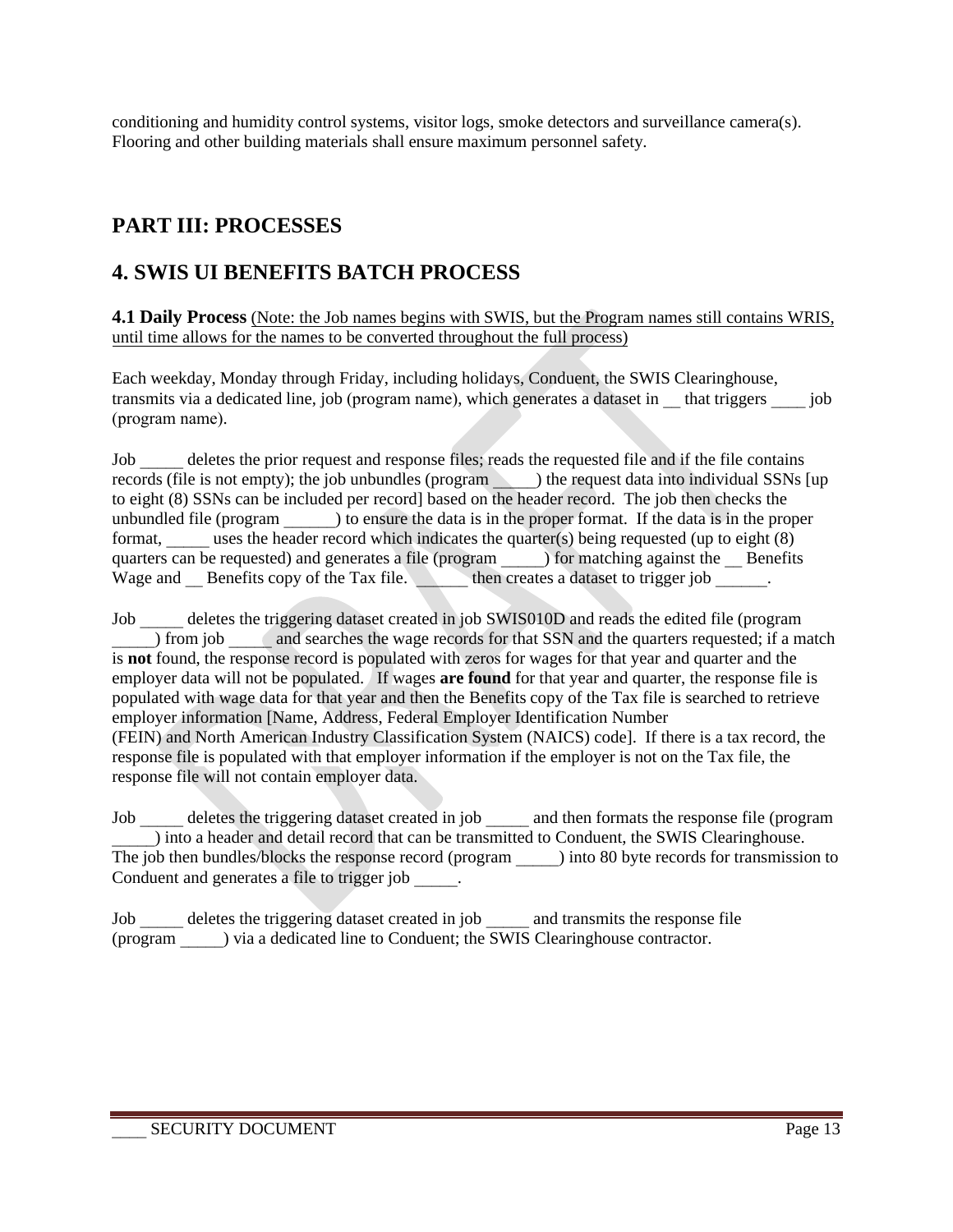

### **Table 2 – SWIS Daily Wage Request Process**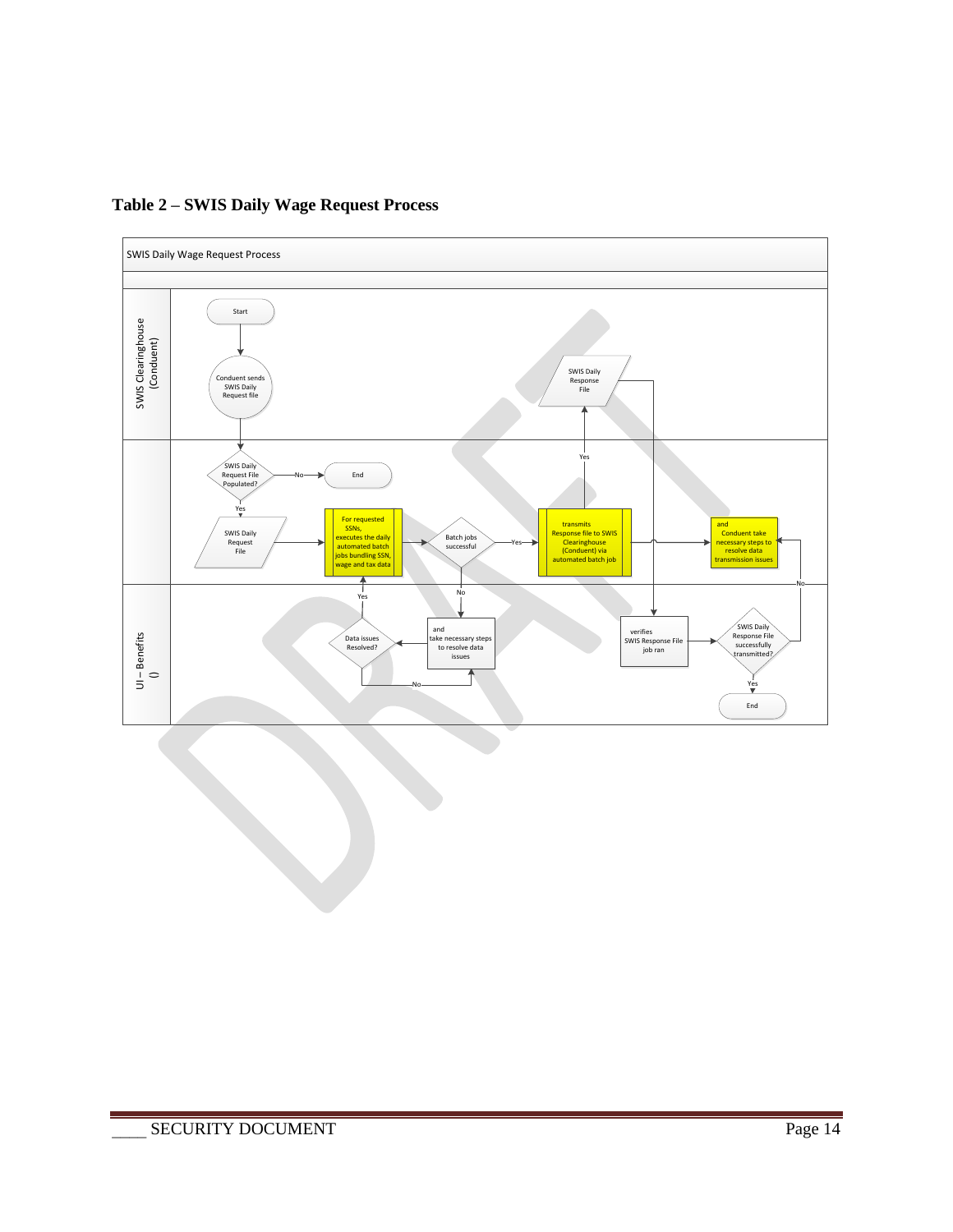#### **4.2 Quarterly Process** (Note: for the Quarterly Process the Job/Program names are still reflecting WRIS, for processing until Conduent changes their naming convention)

The Quarterly schedule is distributed in advance by Conduent, the SWIS Clearinghouse. Prior to the due date, parameters are modified to reflect the quarter being reported and to generate a file that includes the last eight (8) quarters of wages for all records on the Benefits Wage file.

Production Control, i[s sent an email requesting t](mailto:Product.Control@dc.gov)he run of "As Requested" job \_\_\_\_. Job (program \_\_\_\_\_) reads the wage file and populates an output file with a header, detail records [SSN and an indicator to reflect whether has wages in the last eight (8) quarters, one (1) equals wages, and zero (0) equals no wages] and a trailer record of control totals. \_\_\_\_ utilizes its \_\_\_ scheduling software to submit the job and notifies the requestor that the job is running. When completes, the requestors reviews the output file for accuracy and obtains control totals from the trailer record.

Once the output from \_\_\_\_\_\_ is validated, Production Control, \_\_\_\_\_\_\_, is sent an email requesting the run of "As Requested" job (program ) to transmit the Distrib[uted Data Base Index](mailto:Product.Control@dc.gov) (DDBI) file via a dedicated line to Conduent, the SWIS Clearinghouse. \_\_\_\_ utilizes its \_\_\_ scheduling software to submit the job and notifies the requestor that the job is running. The requestor monitors the transmission of the job and then emails Martha Stevens (Conduent) Martha.Stephens@conduent.com with the create date, number of records transmitted, and transmission

time.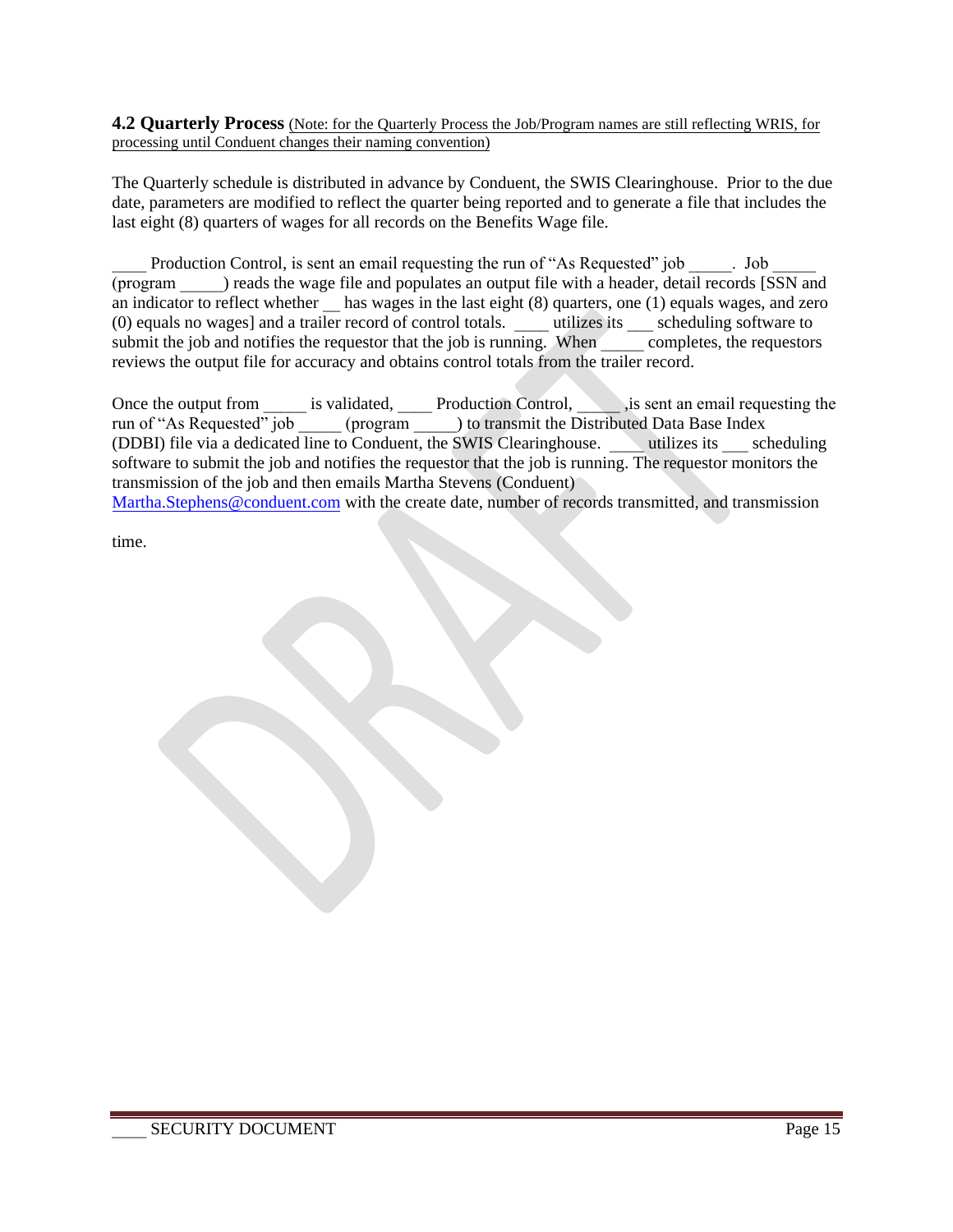

## **Table 3 – SWIS Quarterly DDBI Update Process – Page 1**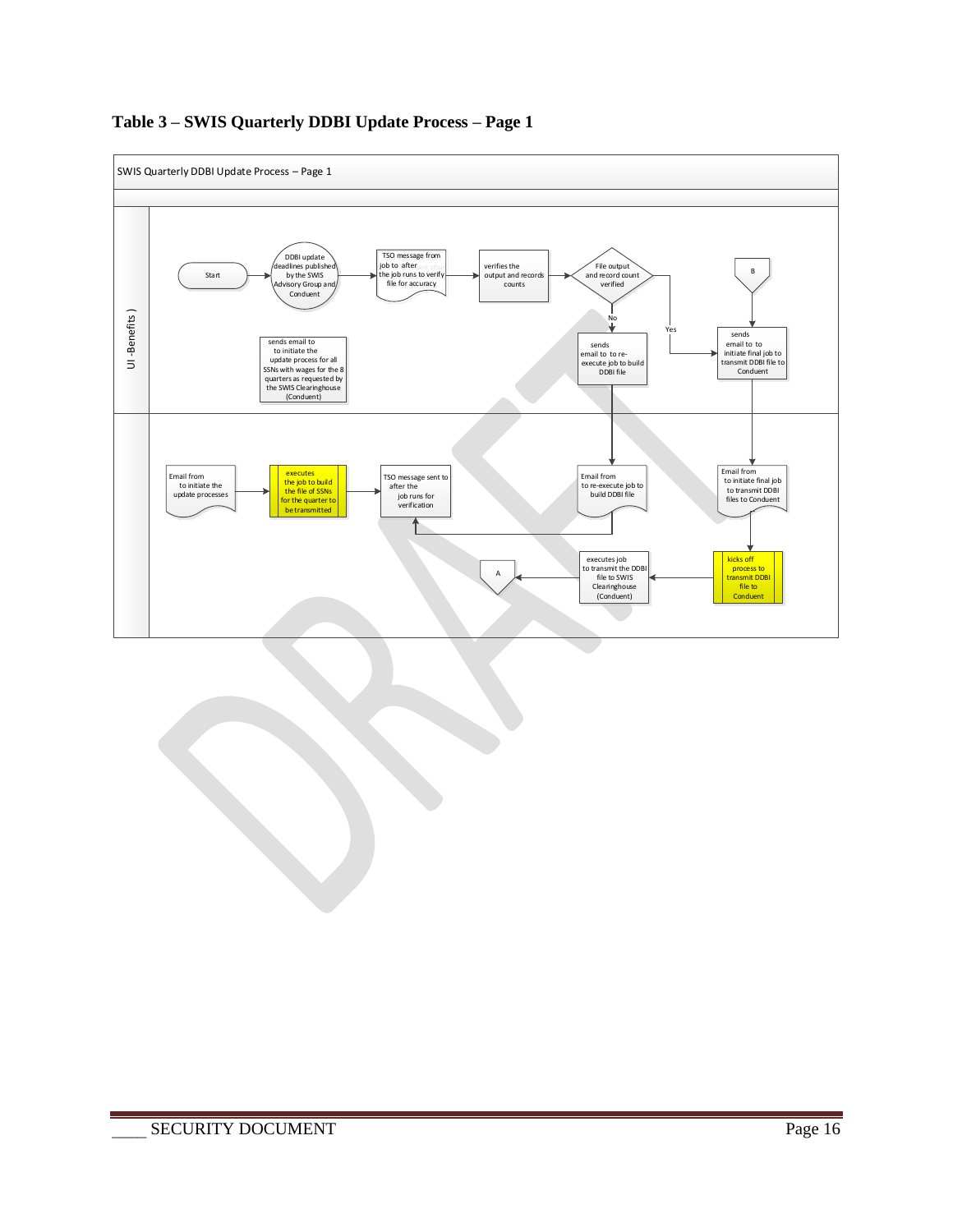

## **Table 4 – SWIS Quarterly DDBI Update Process – Page 2**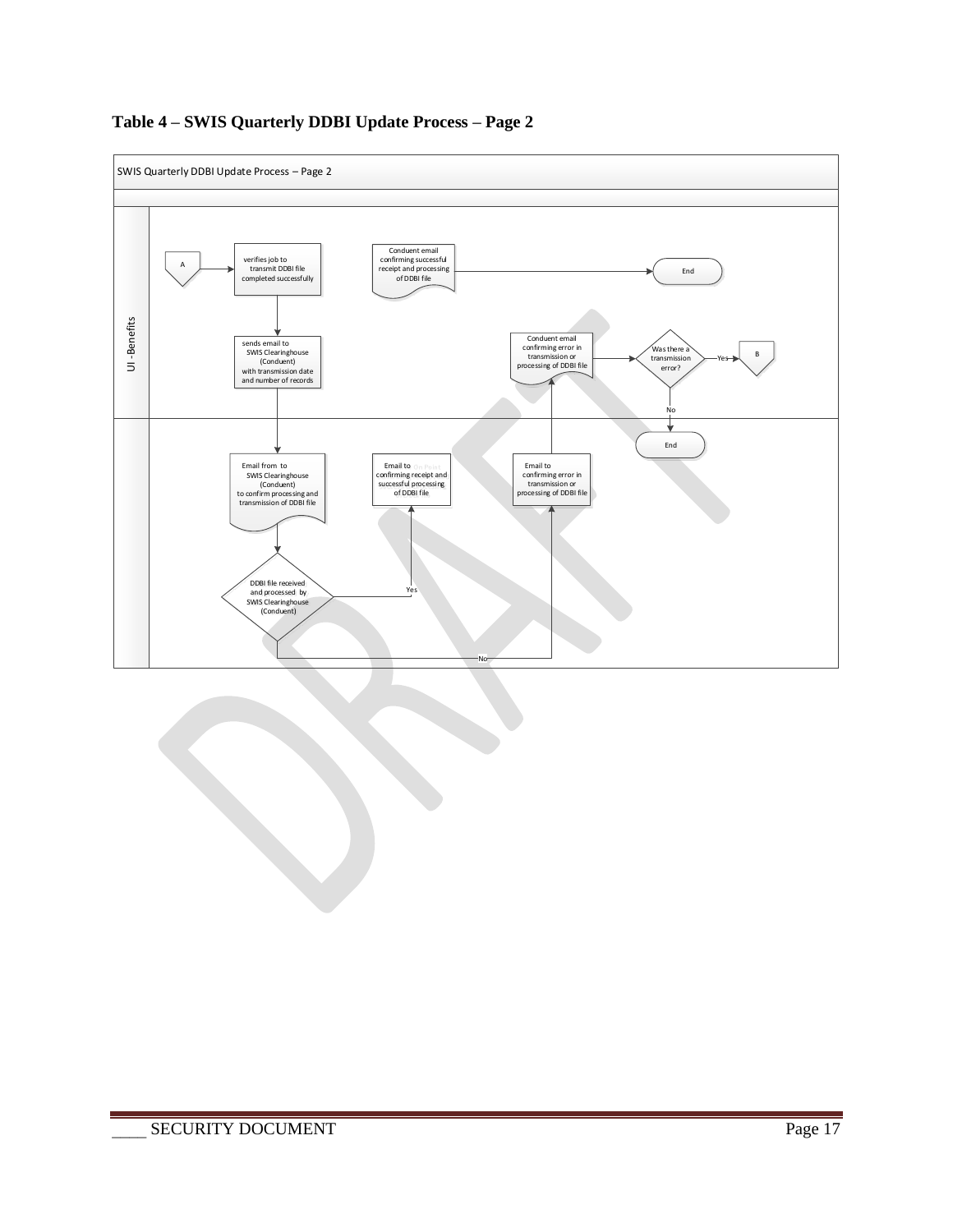# **5. PACIA WAGE MATCH PROCESS**

#### **PIRL and Quarter/Annual Federal Reports:**

- Participant Individual Record Layout (PIRL)
- ETA-9172 PIRL DOL-only Participant Individual Record Layout File
- Quarterly ETA-9173 Workforce Innovation and Opportunity Act (WIOA) (Adult/Dislocated Worker/Youth), Wagner-Peyser, Jobs for Veterans' State Grant and Trade Adjustment Assistance (TAA).
- Annual Reports: ETA-9169 WIOA (Adult/Dislocated Worker/Youth) and Wagner-Peyser.

## **Other Wage Request via SWIS Request Form (SRF):**

- ETP-9171 Eligible Training Provider (Annual)
- Third Party Entity (TPE)

USDOL (US Department of Labor) has separate software, Workforce Integrated Performance System (WIPS), to check the validity of the PIRL file that is generated by the contractor for Federal reports. The PIRL file contains SWIS wage data. The PIRL file is run through WIPS to have the Federal reports in the format that is acceptable by USDOL in order to produce the Quarterly and Annual Reports.

A wage request file is generated and sent to the SWIS for matches and once the SWIS Wages are returned, they are populated into an Internal Wage Database that resides on the server. Since SWIS doesn't allow states to pull their own state wages (Intrastate), \_\_ runs a separate process, requesting \_\_\_\_\_ to pull UI Intrastate wages, which are then returned and placed into the Internal Wage Database that resides on the server.

Quarterly maintenance is performed on the database to generate a file to the contractor to be loaded into the case management database so that the contractor can create the Participant Individual Record Layout (PIRL) file daily, which is used to produce the federal reports. The performance of the agency is dependent on the information that we get on the wage match files. Utmost care must be taken to load the wage match files into the internal wage database.

## **5.1 Steps for the PACIA SWIS wage match process (PIRL and Quarterly/Annual Reports):**

## **5.1.1 Creation of wage request file for PIRL and Quarterly/Annual Reports**

- Make changes to the SWIS Wage Request File Query. The number of quarters we request wages for is eight (8). One oldest quarter is deleted and the recent quarter is added. For example, in the wage request file for 2020 2<sup>nd</sup> quarter, the quarters we request wages for is 20183, 20184, 20191, 20192, 20193, 20194, 20201, and 20202. The recent quarter is 20202 and the oldest quarter is 20183.
- The request file includes all Wagner Peyser, WIOA and TAA participants for the last eight (8) quarters (distinct).
- Run the query and save the results in a pipe delimited text file in ANSI format. There should be NO duplicates SSNs in the request file. The text file should only contain nine digit numeric data on each line without "dashes" as separators.
- The query should ensure that SSNs submitted are valid according to the Social Security Administration website. This process will decrease the transmission and processing time associated with invalid SSNs.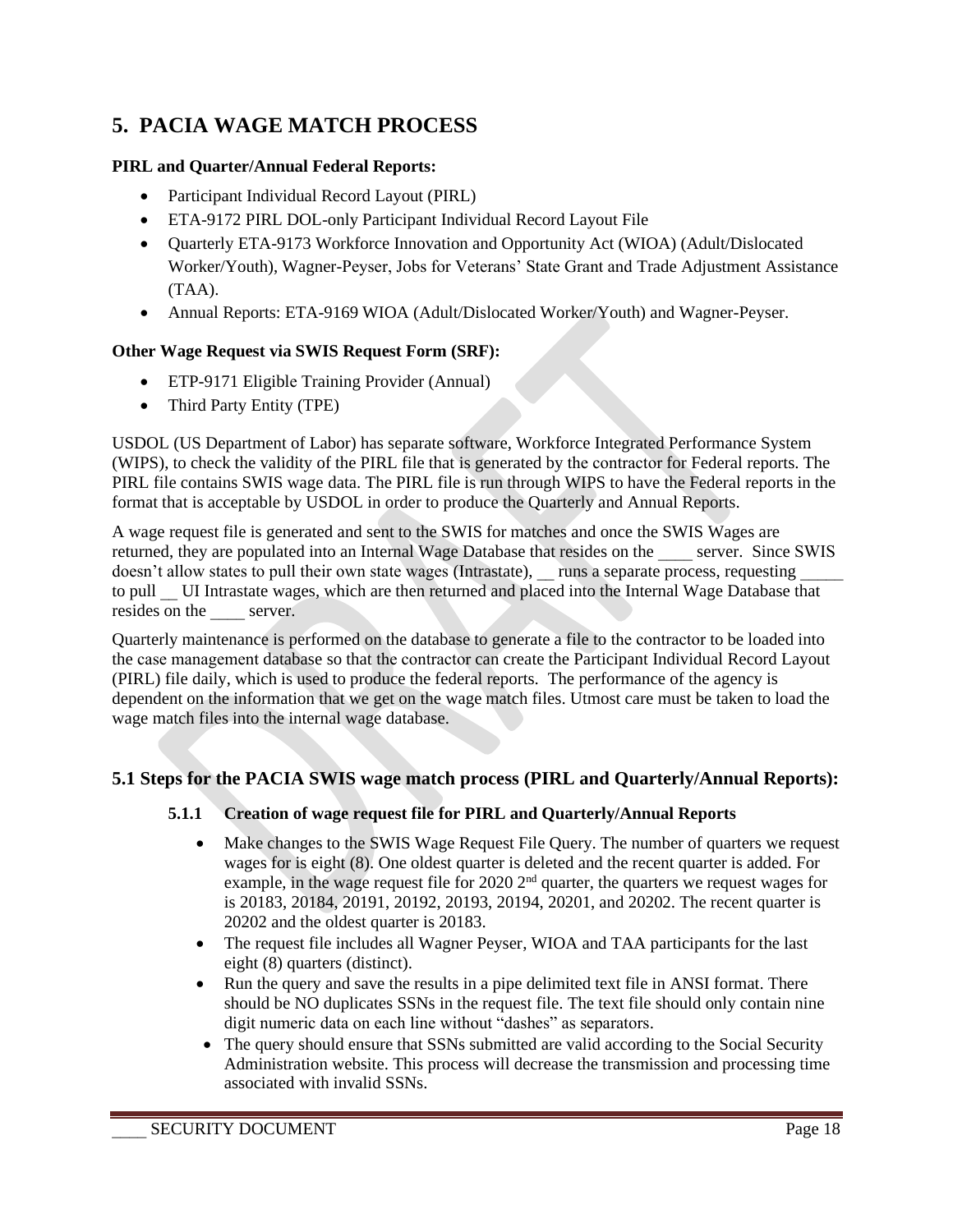- SSNs may not have zeros in positions four (4) through nine (9).
- The first three positions may not be all zeros or greater than 772.
- SSNs of all 1's, 2's, 3's, 4's, 5's, 6's, 7's, 8's, or 9's are invalid.
- Load the wage request file into a table in tempVOS database on DOESSV25 server
- Logon to [SWIS](https://www.wris.org/) Clearinghouse and upload the file to SWIS.
- Request eight (8) quarter matches.
- The request file is sent to SWIS at the very end of the Quarter.

#### **5.1.2 Processing wage return file for PIRL and Quarterly/Annual Reports**

- SWIS notifies us of the fact that the files are available for download. (It usually takes about two weeks unless a shorter time is requested. We usually request a two-week time frame so the results are as complete as possible.)
- Logon to [SWIS](https://www.wris.org/) Clearinghouse and download the file from SWIS.
- Open the file and delete the header records from the file.
- Upload the file into table in InternalWages database on server.
- The file is a  $\sim$  delimited file.
- Make changes to the SWIS query and execute it.
- Validate the results and uncomment the section of creating SWIS table and run the query again. This should create the SWIS table. For validation, check the number of records before and after. The number of records will increase.

#### **5.1.3 Process internal wage database for PIRL and Quarterly/Annual Reports**

- Since SWIS doesn't allow states to pull their own Intrastate wages, runs a separate process with \_\_\_\_\_ pulling \_\_ UI Intrastate wages which are then included in the internal wage process (See Intrastate Wage Request Process)
- Once all the tables are created for the wage match files, execute query for internalwagedatabase.
- Validate the results and uncomment the section of creating internalwagedatabase table and run the query again. This should create the internalwagedatabase table with a column identifying the returning entity. For validation check the number of records before and after. The number of records will increase.

## **5.1.4 Creating wage file – contractor assists - for PIRL and Quarterly/Annual Reports**

- After the internalwagedatabase table is created, run wages for the contractor after making necessary changes to the query.
- Save the results in a pipe delimited text file in ANSI format.
- Zip the file and make it password protected.
- Place the above zip file () to folder Data Files From the contractor case management system to /Wages on the contractor SFTP site.
- Create a change order in the contractor system.
- Make a note of the number of records in the contractor database.
- Once the wages are imported into the case management system, the number of records in the database will increase.
- **The timeliness of this is very important as the wages files drive the performance measures on the reports. Early access to the final results allow staff to take corrective actions, if needed.**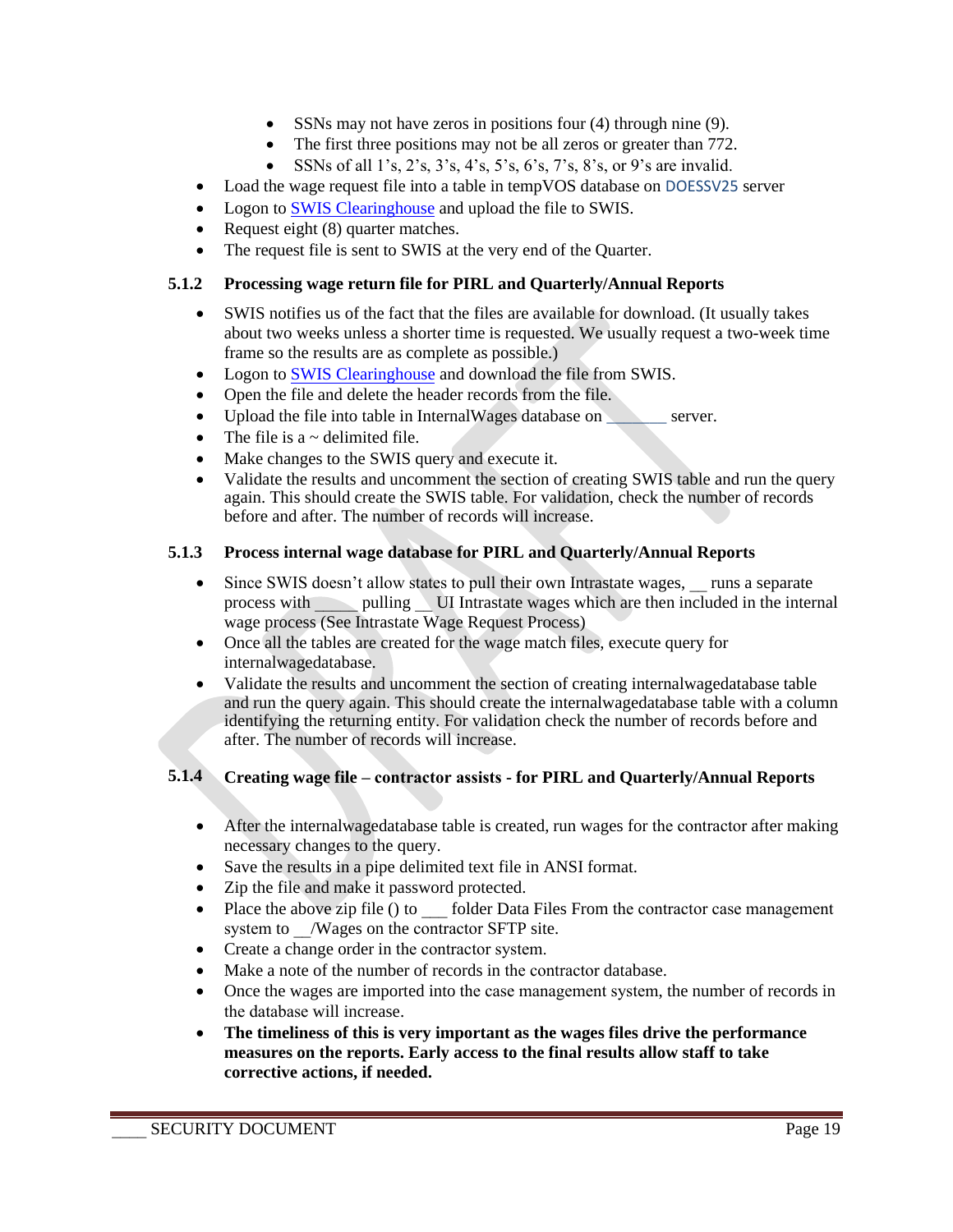• Send notice to Performance Team when contractor confirms wages have been loaded.

## **5.2 Steps for the PACIA SWIS wage match process for Other Wage Request (ETP or TPE):**

### **5.2.1 Receive ETP or TPE Wage Request File and Corresponding Documents**

- Review the SWIS Request Form for ETP/TPE, the data being provided, and corresponding documents to ensure they meet the requirements of the standard operating procedure and DSA.
- Run the query and save the results in a pipe delimited text file in ANSI format. There should be no duplicate SSNs in the request file. The text file should only contain ninedigit numeric data on each line without dashes as separators.
- The query should ensure that SSNs submitted are valid according to the Social Security Administration website.
- Load the wage request file into a table on a secure server.
- Logon to [SWIS](https://www.wris.org/) Clearinghouse and upload the file to SWIS.
- Request quarter matches based on the SWIS Request Form [up to eight (8) quarters allowed].
- The request file is sent to SWIS.

### **5.2.2 Processing wage return file for ETP or TPE**

- SWIS provides an alert that the files are available for download. (It usually takes about two weeks unless a shorter time is requested. A two-week processing time frame is usually requested to provide time to sufficiently compile the results.)
- Logon to [SWIS](https://www.wris.org/) Clearinghouse and download the file from SWIS.
- Open the file and delete the header records from the file.
- Upload the file into a table in InternalWagesDatabase on the server and name the table based on the SWIS Request Form (SRF).
- Since SWIS doesn't allow states to pull their own intrastate wages, must pull UI intrastate wages that are placed in the InternalWagesDatabase on the server. The name is based on the SWIS Request Form (SRF). (See Intrastate Wage Request Process)
- Once all the tables are created for the wage match files, execute a query to combine and SWIS and create a usable table for processing of (ETP or TPE) requirements.
- If ETP, notify the requestor to verify the data from the secured server.
- If TPE, design/run a query to aggregate the data based on the SRF.
- If TPE, validate the results and return aggregated results.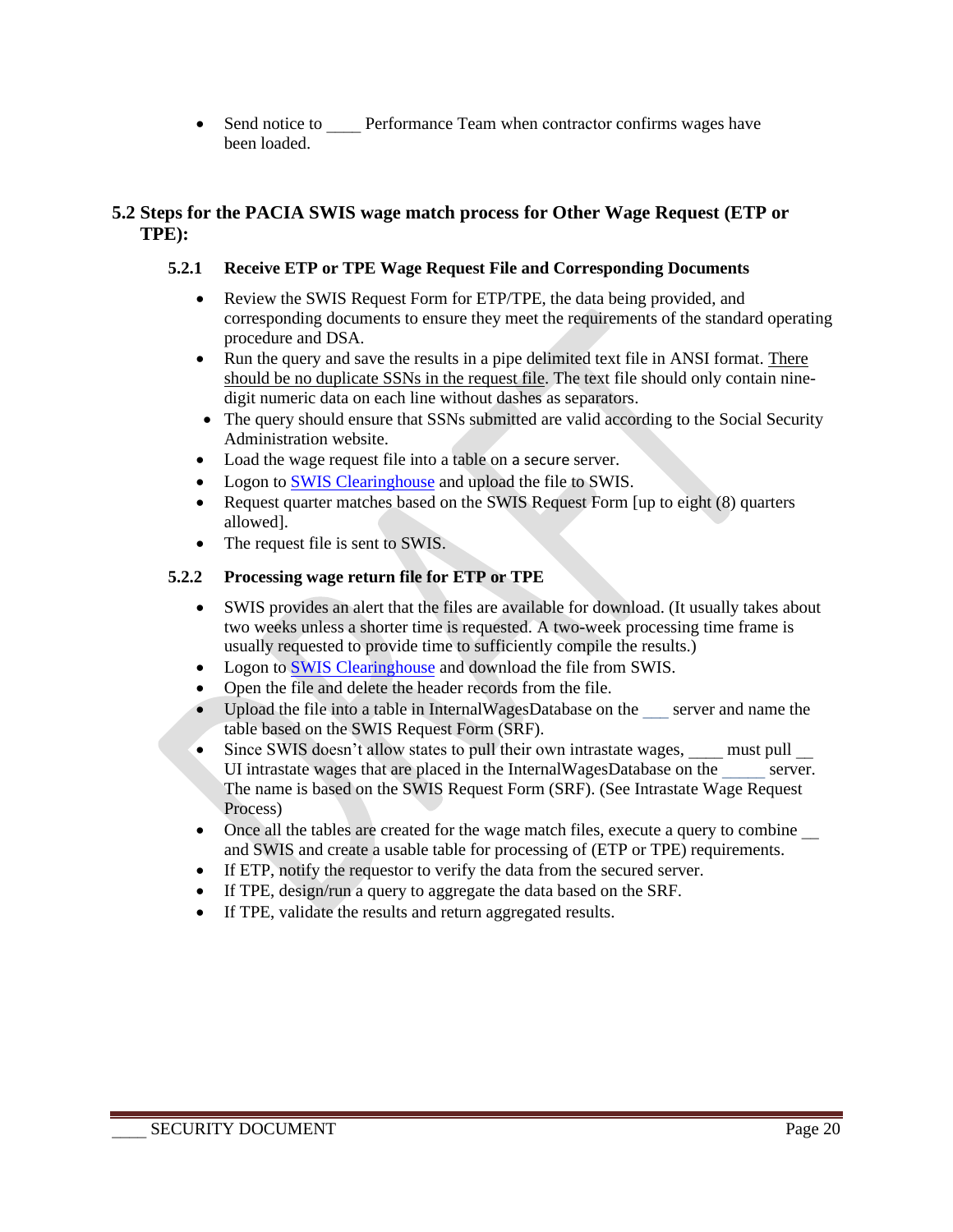|                                                       | <b>PACIA</b>                                                                                                                                                                                                                                                                                                                                                                                                                                                                                                                                                                                                                                                                                                                                                                                                                                                                                                                                                                                                                                                                                                                                                                                                                                                                                                                                                                                                                                                                                                                                                                                         |                                                                                                                                                                                                                                                                                                                                                                                                                                                                                  |
|-------------------------------------------------------|------------------------------------------------------------------------------------------------------------------------------------------------------------------------------------------------------------------------------------------------------------------------------------------------------------------------------------------------------------------------------------------------------------------------------------------------------------------------------------------------------------------------------------------------------------------------------------------------------------------------------------------------------------------------------------------------------------------------------------------------------------------------------------------------------------------------------------------------------------------------------------------------------------------------------------------------------------------------------------------------------------------------------------------------------------------------------------------------------------------------------------------------------------------------------------------------------------------------------------------------------------------------------------------------------------------------------------------------------------------------------------------------------------------------------------------------------------------------------------------------------------------------------------------------------------------------------------------------------|----------------------------------------------------------------------------------------------------------------------------------------------------------------------------------------------------------------------------------------------------------------------------------------------------------------------------------------------------------------------------------------------------------------------------------------------------------------------------------|
| <b>Process</b>                                        | Procedure/Plan                                                                                                                                                                                                                                                                                                                                                                                                                                                                                                                                                                                                                                                                                                                                                                                                                                                                                                                                                                                                                                                                                                                                                                                                                                                                                                                                                                                                                                                                                                                                                                                       | <b>SUIA</b><br><b>Procedure/Plan</b>                                                                                                                                                                                                                                                                                                                                                                                                                                             |
|                                                       |                                                                                                                                                                                                                                                                                                                                                                                                                                                                                                                                                                                                                                                                                                                                                                                                                                                                                                                                                                                                                                                                                                                                                                                                                                                                                                                                                                                                                                                                                                                                                                                                      |                                                                                                                                                                                                                                                                                                                                                                                                                                                                                  |
| <b>Standard</b><br><b>Operating</b><br><b>Process</b> | Individual(s) identified<br>$\bullet$<br>as SWIS contact.<br>Confidentiality<br>$\bullet$<br>agreement is completed.<br>Confidentiality<br>$\bullet$<br>agreement is verified<br>and authorized by<br>PACIA agency.<br>PACIA Process: A request is<br>$\bullet$<br>initiated by PACIA employee<br>based on Quarterly schedule and<br>Annual need. Other request is sent<br>on the official SWIS Request Form<br>(SRF). Example: ETP or **TPE<br>Request.<br>Request is verified as valid.<br>٠<br>Request data is reviewed for<br>$\bullet$<br>accuracy.<br>Request data is submitted to SWIS<br>web based system. Request is<br>accepted by SWIS and all<br>documentation is stored.<br>SWIS data is downloaded to secure<br>location and is done from a secure<br>physical location.<br>SWIS data is loaded into<br>$\bullet$<br>appropriate system(s).<br>If the request was done based on<br>$\bullet$<br>the SWIS Request Form and for<br>ETP; the data will be placed on a<br>secured server and the requester<br>will be informed to verify the data.<br>If the request was done based on<br>the SWIS Request Form and for a<br>TEP; the data will be aggregated<br>and only aggregated data will be<br>returned to the original requestor to<br>ensure completion of the original<br>request.<br>** TPE is defined at Section V.CC. of the SWIS<br>Agreement, is any public body, public agency, or<br>private provider of training services required by law to<br>meet State and/or Federal performance measures for<br>such programs as identified in Section IX.B.4. of the<br>Agreement. | Individual(s) identified as SWIS<br>$\bullet$<br>contact.<br>Confidentiality agreement is<br>$\bullet$<br>completed.<br>Mainframe or Network<br>infrastructure is configured for<br>secured communication with the<br>SWIS Clearinghouse (Conduent).<br>Request data is received from the<br>$\bullet$<br>Clearinghouse (Conduent).<br>Request is processed on the<br>$\bullet$<br>mainframe or network and<br>response file is generated and<br>sent back to the clearinghouse. |

# **Appendix A – Global SWIS Management and Procedure MATRIX**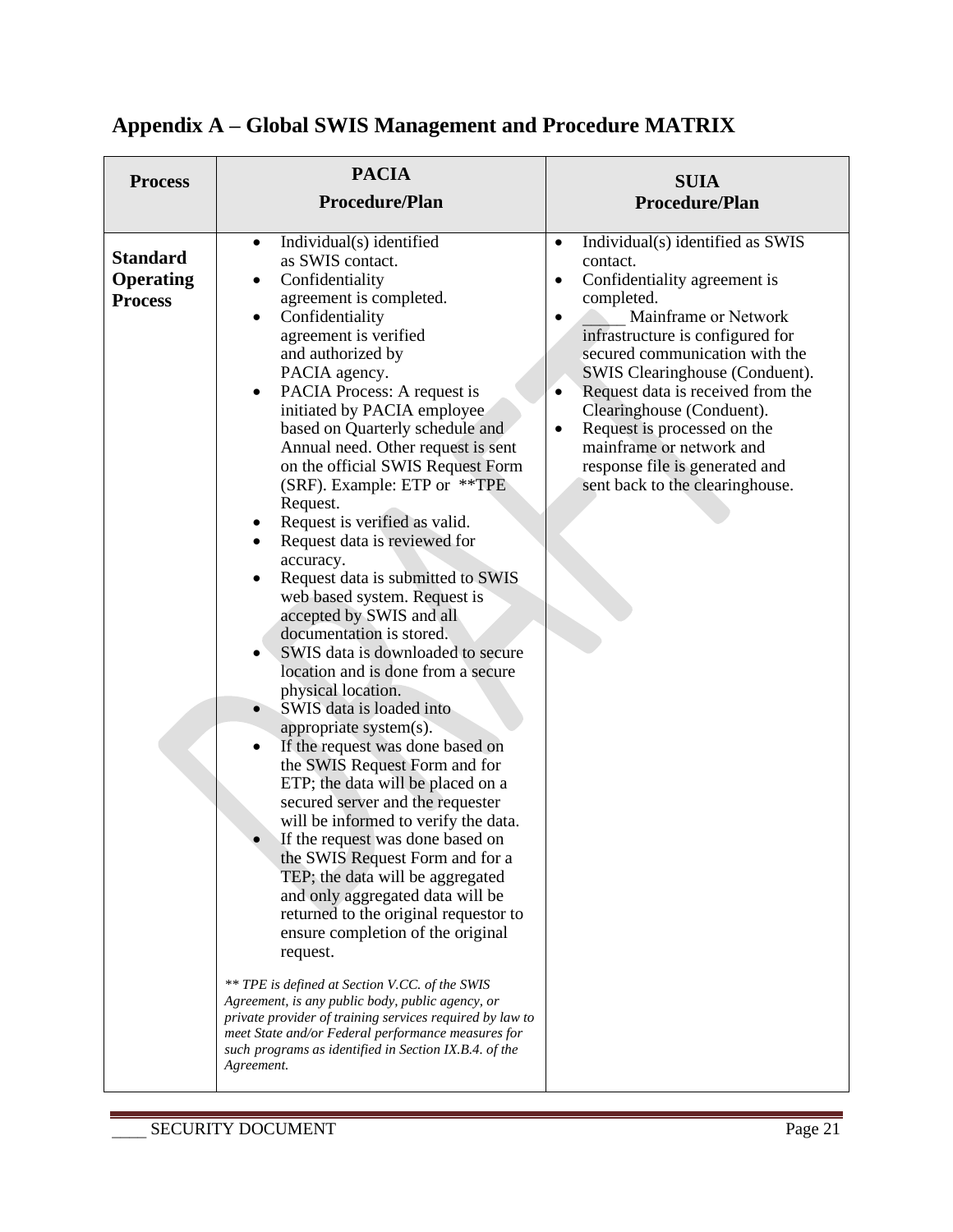| <b>Process</b>                              | <b>PACIA</b><br><b>Procedure/Plan</b>                                                                                                                                                                                                                                                                                                                                                                                                                                                                                                                                                                                                                                                                                                                                                                                                                                                                                                                                                                                                                                                                                         | <b>SUIA</b><br><b>Procedure/Plan</b>                                                                                                                                                                                                                                                                                                                                                                                                                                                                                                                                                                                                                                                                                                                                                                                                                                                                                                                                                                                                                                                                                                                                                                                                                            |
|---------------------------------------------|-------------------------------------------------------------------------------------------------------------------------------------------------------------------------------------------------------------------------------------------------------------------------------------------------------------------------------------------------------------------------------------------------------------------------------------------------------------------------------------------------------------------------------------------------------------------------------------------------------------------------------------------------------------------------------------------------------------------------------------------------------------------------------------------------------------------------------------------------------------------------------------------------------------------------------------------------------------------------------------------------------------------------------------------------------------------------------------------------------------------------------|-----------------------------------------------------------------------------------------------------------------------------------------------------------------------------------------------------------------------------------------------------------------------------------------------------------------------------------------------------------------------------------------------------------------------------------------------------------------------------------------------------------------------------------------------------------------------------------------------------------------------------------------------------------------------------------------------------------------------------------------------------------------------------------------------------------------------------------------------------------------------------------------------------------------------------------------------------------------------------------------------------------------------------------------------------------------------------------------------------------------------------------------------------------------------------------------------------------------------------------------------------------------|
| Data<br>Storage<br>Data<br>Flagging         | Case Management Solution is<br>$\bullet$<br>provided by the contractor.<br>Any downloaded data is stored on a<br>$\bullet$<br>secure server.<br>Access to data on the secure server<br>$\bullet$<br>is limited through Active Directory<br>accounts specific to each individual<br>folder.<br>The PACIA shall retain the Wage<br>$\bullet$<br>Data received from the SUIA only<br>for the period required to utilize it<br>for assessment and reporting<br>purposes, or to satisfy applicable<br>Federal or state records retention<br>requirements. Thereafter, the Wage<br>Data shall be destroyed, including<br>the degaussing of magnetic tape<br>files and permanent deletion of<br>electronic data. The PACIA shall<br>not retain the records for more than<br>five $(5)$ years from the date the<br>Result is received.<br>Data is flagged in all appropriate<br>$\bullet$<br>systems as SWIS data.<br>Data flag will allow ability to<br>$\bullet$<br>verify all SWIS data within each<br>system for security purposes.<br>Data flagged in systems can be<br>$\bullet$<br>deleted via normal data removal<br>process. | Mainframe or network batch<br>$\bullet$<br>requests, responses and<br>Quarterly SWIS DDBI files are<br>stored in secure data files at the<br>data center.<br>Mainframe or network batch<br>$\bullet$<br>requests, responses and<br>Quarterly SWIS DDBI files are<br>not stored on other media (i.e.<br>CD, DVD, etc).<br>Mainframe or network batch<br>$\bullet$<br>requests, responses and<br>Quarterly SWIS DDBI files are<br>destroyed when the next<br>request is received.<br>Access to Mainframe or<br>$\bullet$<br>network batch requests,<br>responses, and Quarterly SWIS<br><b>DDBI</b> files are controlled<br>through the batch requests.<br><b>Responses and Quarterly SWIS</b><br>$\bullet$<br>DDBI files are stored on the<br>mainframe or network only, not<br>in offices or filing cabinets.<br>Mainframe or network batch<br>$\bullet$<br>requests, responses (SWIS) and<br>Quarterly SWIS DDBI files are<br>flagged as SWIS data<br>respectively.<br>Batch requests, responses<br>$\bullet$<br>(SWIS) and Quarterly DDBI<br>files names will allow ability to<br>verify all SWIS data within each<br>system for security purposes.<br>Batch requests, responses<br>$\bullet$<br>(SWIS) and Quarterly DDBI<br>files can be deleted via normal |
| Security<br>Protocol and<br><b>Measures</b> | SWIS Data Processing and<br><b>Storage Policy</b><br>Applicable Section of the SWIS                                                                                                                                                                                                                                                                                                                                                                                                                                                                                                                                                                                                                                                                                                                                                                                                                                                                                                                                                                                                                                           | data removal process.<br><b>SWIS Data</b><br>Processing and Storage<br>Policy<br>Applicable Sections of the                                                                                                                                                                                                                                                                                                                                                                                                                                                                                                                                                                                                                                                                                                                                                                                                                                                                                                                                                                                                                                                                                                                                                     |
| <b>Risk</b><br>Management                   | Agreement<br><b>RISK Management Plan</b><br>Policy                                                                                                                                                                                                                                                                                                                                                                                                                                                                                                                                                                                                                                                                                                                                                                                                                                                                                                                                                                                                                                                                            | SWIS agreement<br><b>RISK Management</b><br>$\bullet$<br>Plan Policy                                                                                                                                                                                                                                                                                                                                                                                                                                                                                                                                                                                                                                                                                                                                                                                                                                                                                                                                                                                                                                                                                                                                                                                            |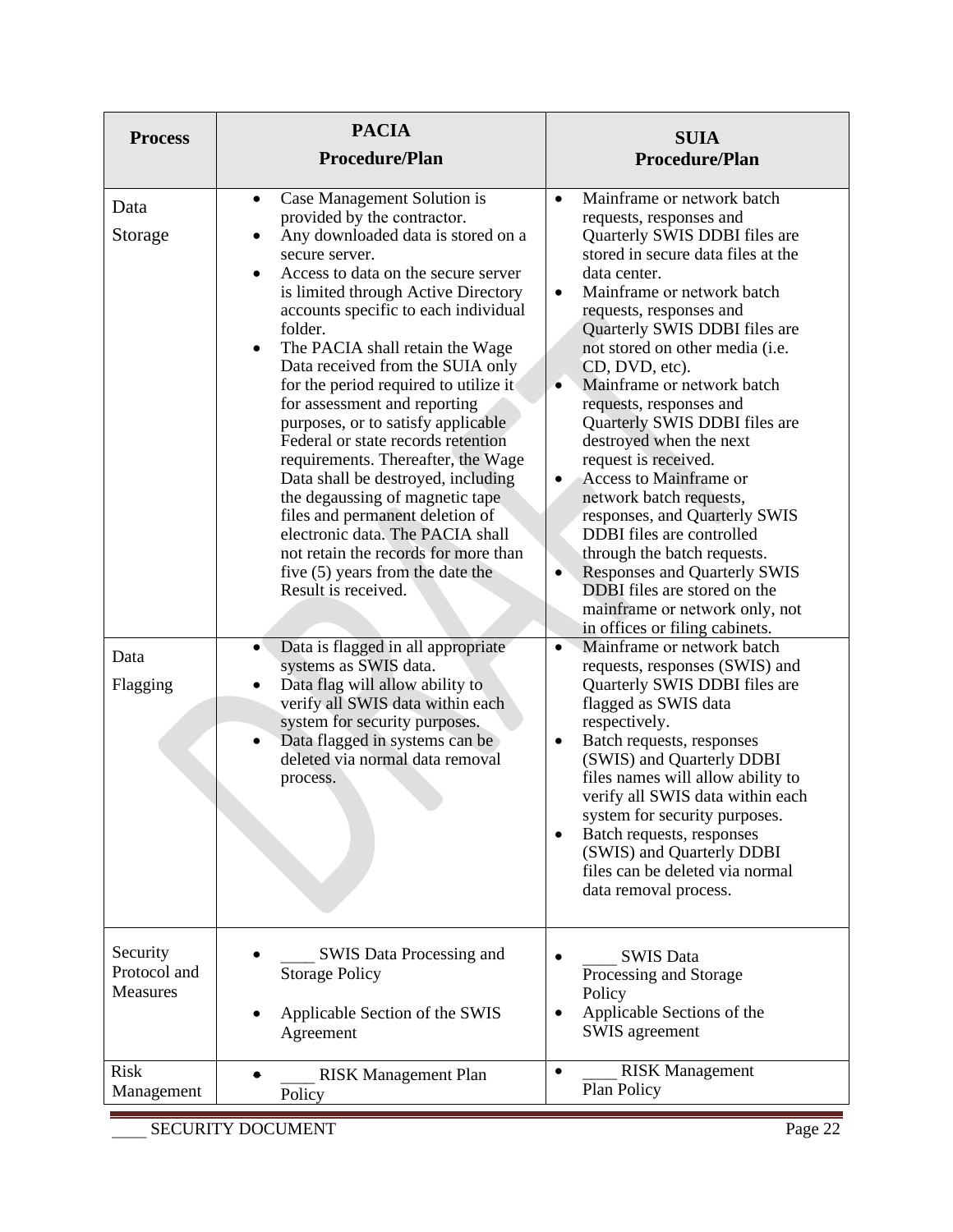| <b>Process</b>                                | <b>PACIA</b><br>Procedure/Plan                                                                                                                                                                                                                                                                        | <b>SUIA</b><br><b>Procedure/Plan</b>                                                     |
|-----------------------------------------------|-------------------------------------------------------------------------------------------------------------------------------------------------------------------------------------------------------------------------------------------------------------------------------------------------------|------------------------------------------------------------------------------------------|
| Plan                                          |                                                                                                                                                                                                                                                                                                       |                                                                                          |
| Incident<br>response plan                     | <b>SWIS Data Processing and</b><br><b>Storage Policy</b>                                                                                                                                                                                                                                              | <b>AUDIT Policy</b><br>$\bullet$<br><b>SWIS Data</b><br>Processing and Storage<br>Policy |
| How is the<br>Request<br>Process<br>tracked?  | SWIS request form is submitted via<br>$\bullet$<br>email to appropriate PACIA<br>employee for verification. (Form<br>currently in Digital Library)<br>Request to SWIS for data is tracked<br>via email.<br>All emails from SWIS because of<br>PACIA request are stored for<br>documentation purposes. | N/A to batch process<br>$\bullet$                                                        |
| How is the<br>Response<br>Process<br>tracked? | All SWIS response emails to PACIA<br>$\bullet$<br>about requested match are stored for<br>documentation purposes.<br>SWIS completion form is completed<br>and returned to original PACIA<br>employee requesting the SWIS match<br>via email.                                                          | N/A to batch process -                                                                   |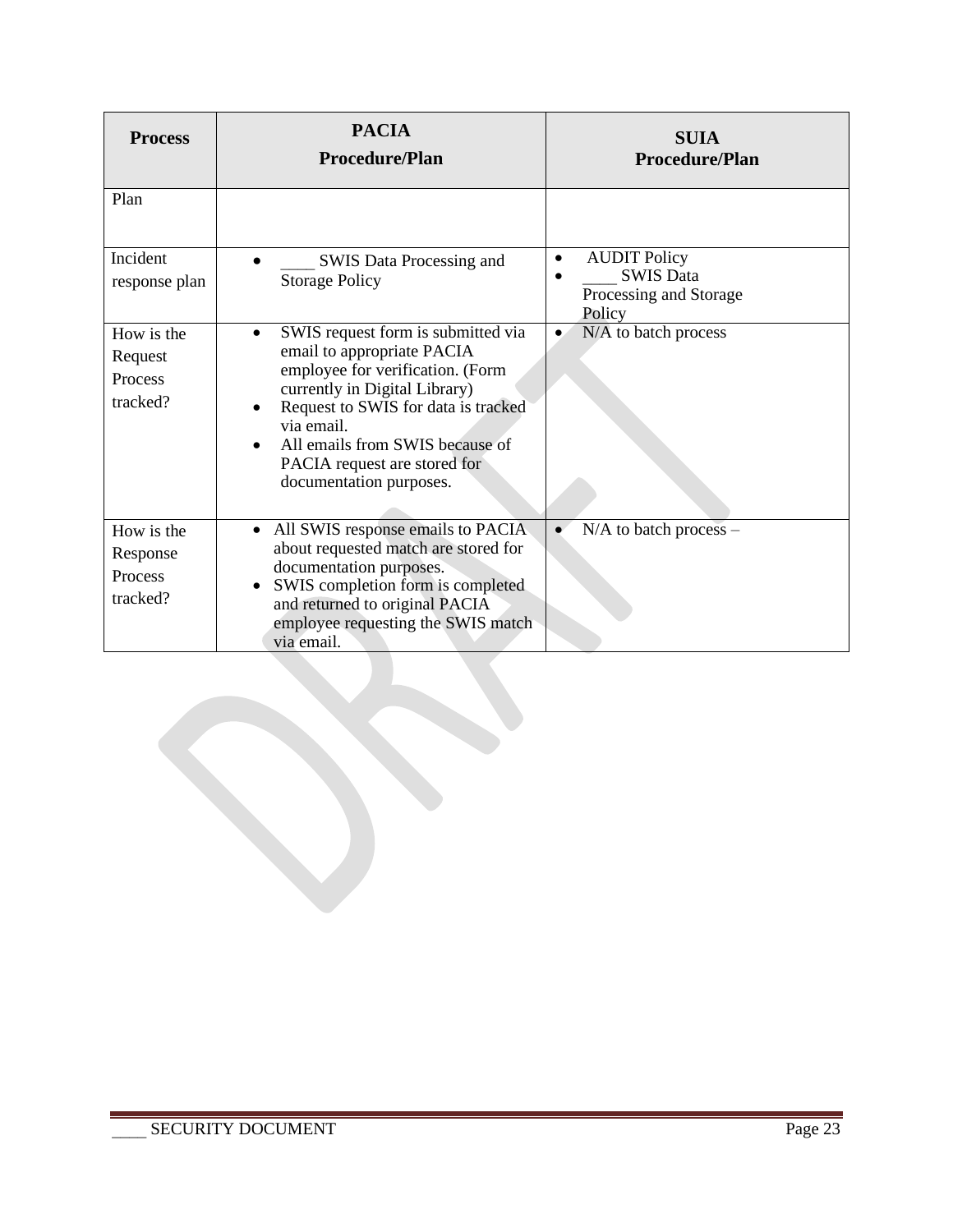## **Appendix B – PACIA Wage Match Process 5.1 PIRL and Quarterly/Annual**

*After the end of each quarter (approximately after one to two weeks), the Wage Match request file is created and the SWIS request is initiated. Pending on the 4th Quarter Results, an additional request may be requested to complete the Annual Report. \_\_ Wages are pulled based on DDBI Schedule.*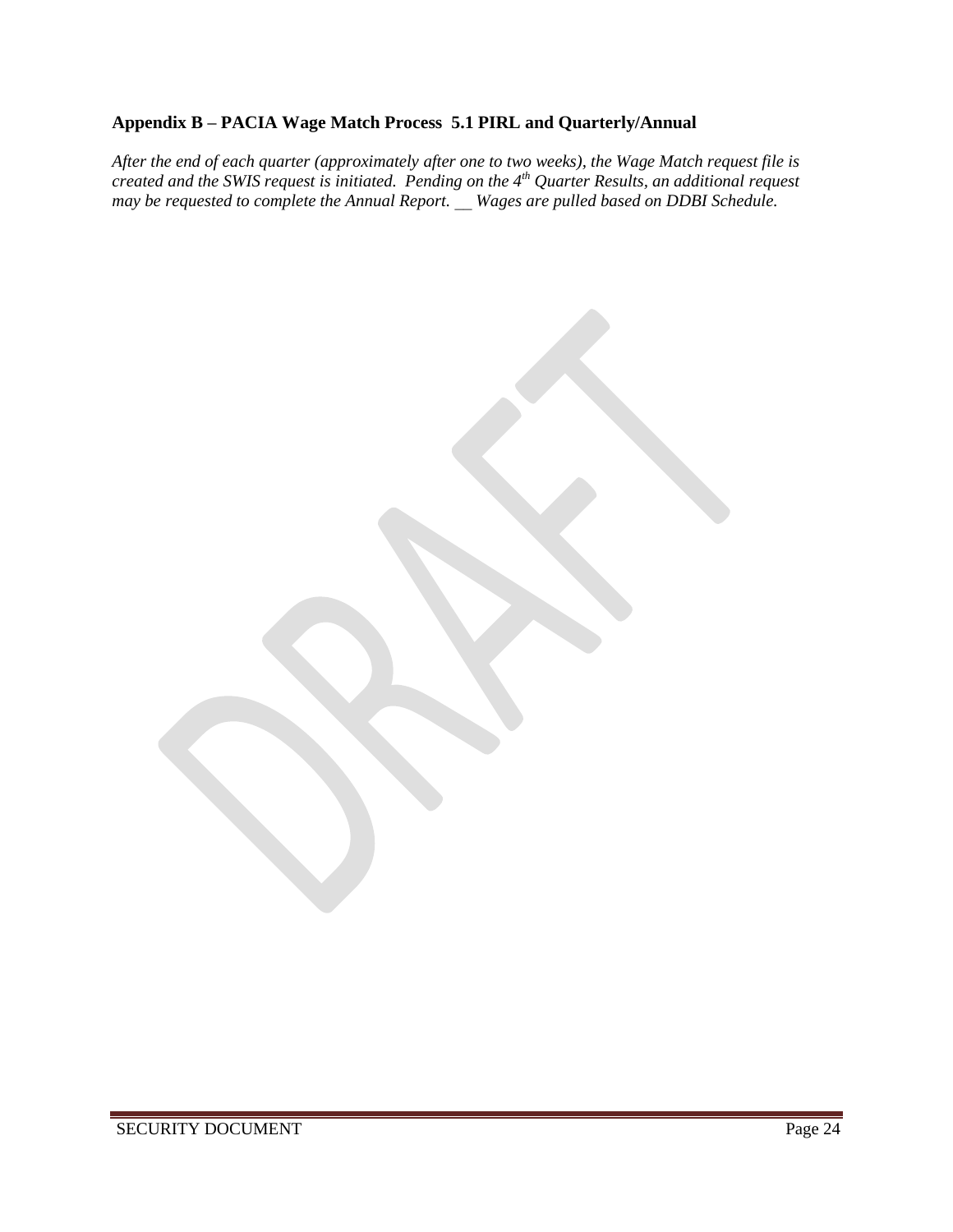**Appendix C – PACIA Wage Match Process 5.2 Other Wage Request (ETP or TPE)**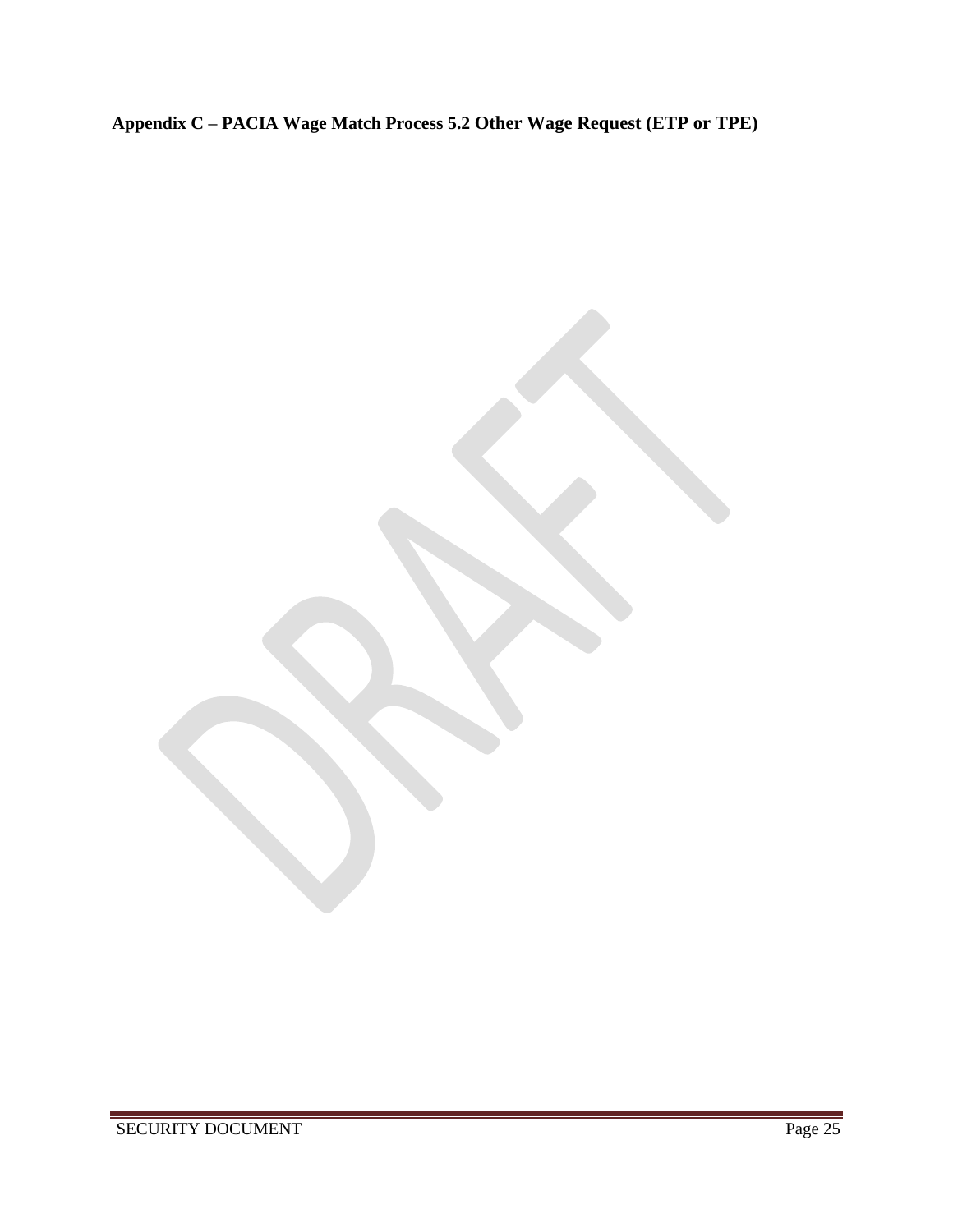**Appendix D**

## **SWIS Acknowledgement of Confidentiality Requirements and Restrictions**

All authorized PACIA or SUIA employees, contractors, or agents requiring access to wage data and associated PII data included in the wage request process attest that they:

- have been provided a copy of the SWIS Data Sharing Agreement, the SWIS Data Sharing Agreement/FERPA Written Agreement, and any Supplemental FERPA Agreement(s) incorporated by reference into the SWIS Data Sharing Agreement;
- have reviewed the SWIS Data Sharing Agreement and the other agreements incorporated therein; and
- agree to comply with the applicable standards contained in the SWIS Data Sharing Agreement, and the other agreements incorporated therein, in carrying out their SWIS-related duties.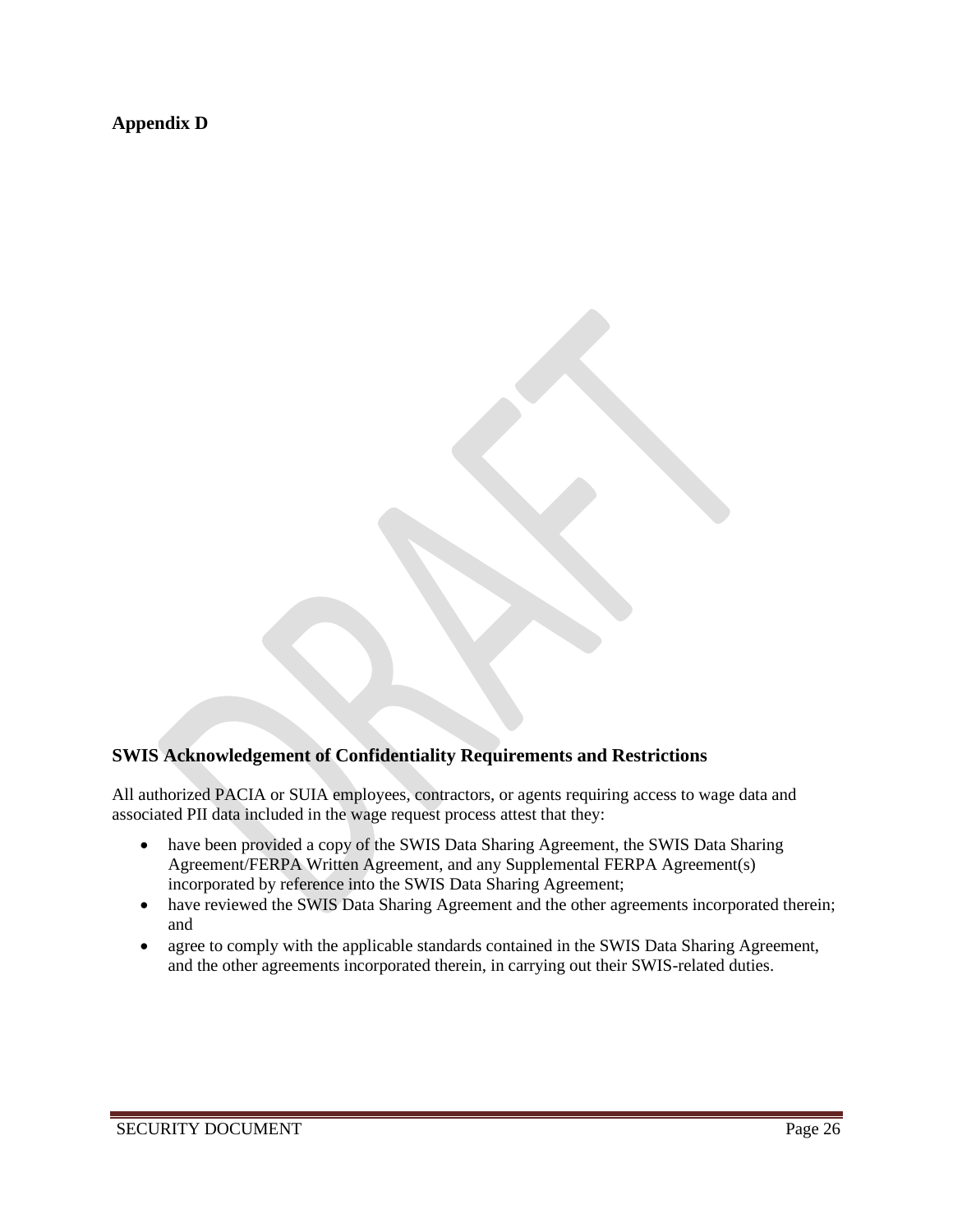## **Appendix E - Data Management Systems Description**

The contractor provides the software used to report on all workforce development services and create all Federal reports for USDOL and also hosts the vertex is system. Let us sends the contractor a raw file with wage information every quarter and this file is bumped against the database for all persons enrolled in WIOA, Wagner-Peyser and TAA programs to search for those who are employed. Detailed security features prevent access to this information by anyone who is not authorized (following DSA requirement and signing of the SWIS Annex 2 form). The wage and employment information collected is used for performance calculation and reporting. Since the contractor supports other workforce systems, they are familiar with the SWIS, its policies and procedures, and the need for complete confidentiality as far as wage/SSN information is concerned.

utilizes data centers and the corresponding systems (Mainframes) which host applications configured for automated processing of wage data request from the clearinghouse (Conduent). The Mainframe or network systems are connected to the Clearinghouse via a secured and dedicated VPN link. Summary of automated process is as follows:



Mainframe or Network production control maintains the specific interconnected system configurations.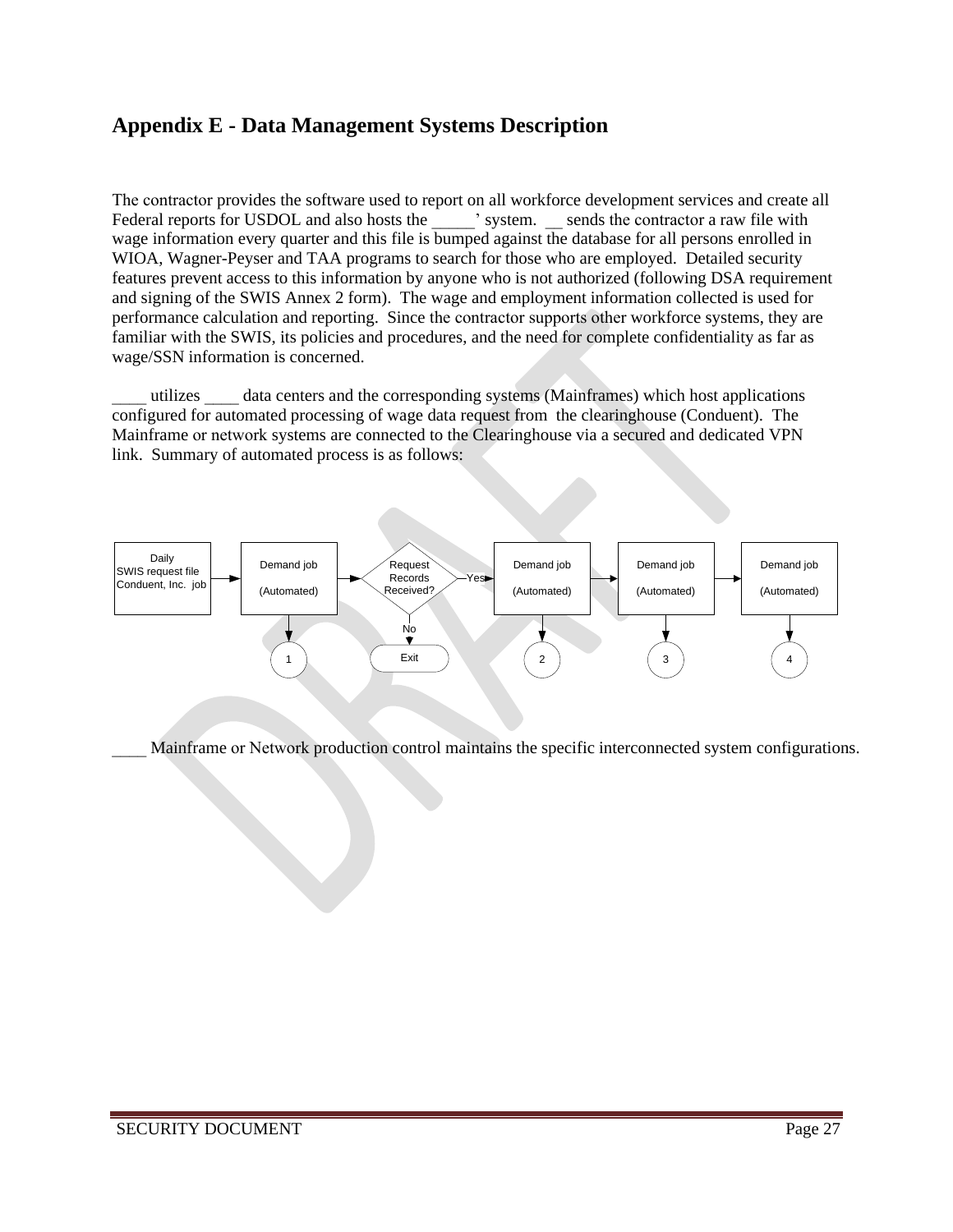## **Appendix F**

## **Annex 2**

# **State Wage Interchange System (SWIS)**

#### **Performance Accountability and Customer Information Agency (PACIA)** *or*  **State Unemployment Insurance Agency (SUIA)**

## *Acknowledgement of Confidentiality Requirements and Restrictions*

In accordance with Section VIII of the SWIS Data Sharing Agreement, which sets out the Responsibilities of the Parties, the names and signatures of everyone who will have access to Wage Data, personally identifiable information (PII) from Education Records, or Personal Information from Vocational Rehabilitation (VR) Records, including PACIA or SUIA employees, contractors, or agents properly authorized by the PACIA or SUIA to use the SWIS Clearinghouse in accordance with the provisions of Sections VI, VIII, and XI of the SWIS Data Sharing Agreement appear below. All authorized PACIA or SUIA employees, contractors, or agents below acknowledge their understanding of:

- the confidential nature of SWIS data, including Wage Data, PII from students' Education Records, and personal information in the possession of VR agencies received through the SWIS Data Sharing Agreement;
- the standards for the handling of such data as discussed in Sections VI, VIII, and XI of the SWIS Data Sharing Agreement, the SWIS Data Sharing Agreement/FERPA Written Agreement incorporated by reference therein, and any Supplemental FERPA Agreement(s) incorporated by reference therein; and
- their obligation to comply with such standards in carrying out their responsibilities under the SWIS Data Sharing Agreement.

All authorized PACIA or SUIA employees, contractors, or agents listed below attest that they:

- have been provided a copy of the SWIS Data Sharing Agreement, the SWIS Data Sharing Agreement/FERPA Written Agreement, and any Supplemental FERPA Agreement(s) incorporated by reference into the SWIS Data Sharing Agreement;
- have reviewed the SWIS Data Sharing Agreement and the other agreements incorporated therein; and
- agree to comply with the applicable standards contained in the SWIS Data Sharing Agreement, and the other agreements incorporated therein, in carrying out their SWIS-related duties.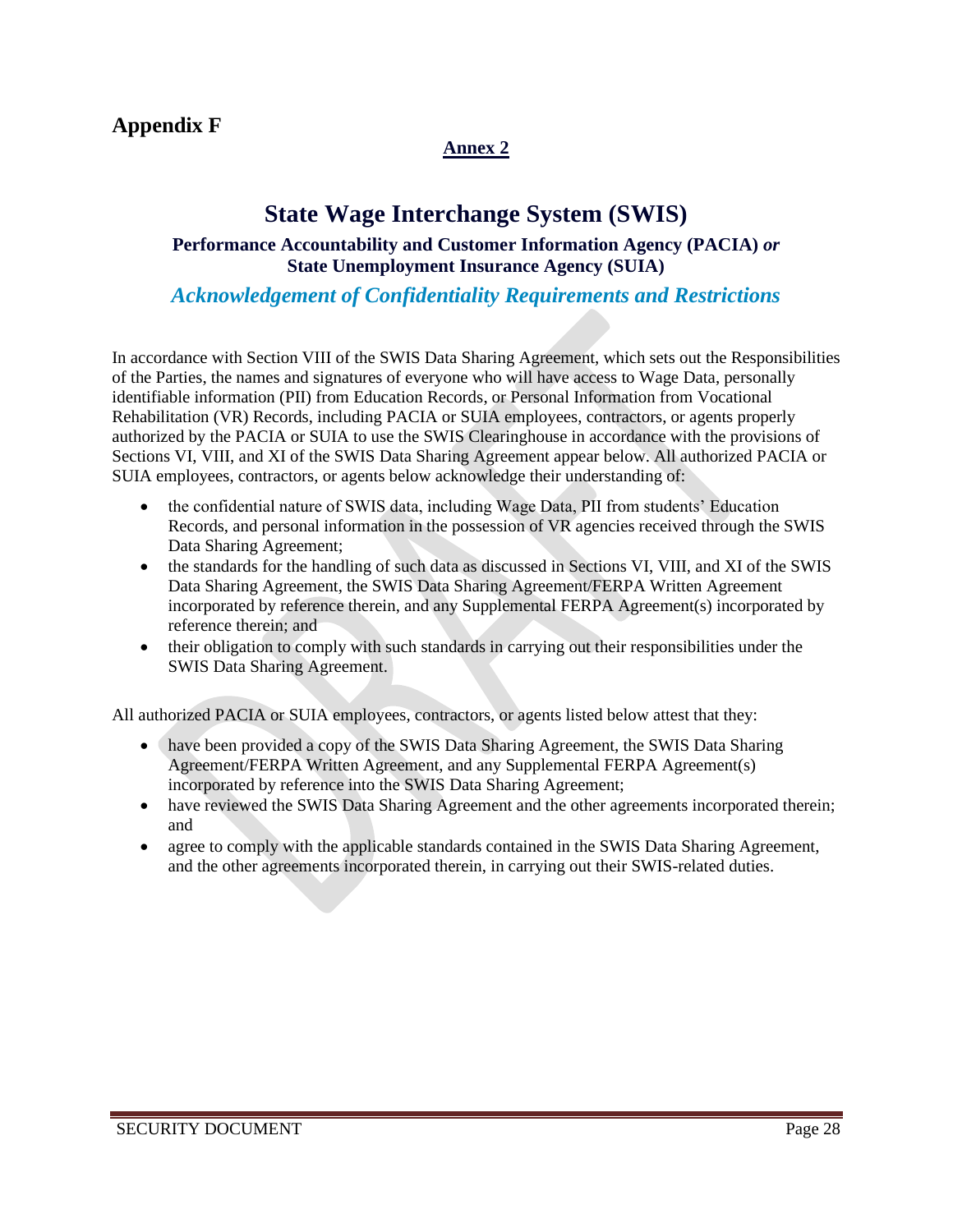**Mailing address.** Please mail the signed Acknowledgement of Confidentiality document to the current ETA SWIS support contractor, CDS2:

Command Decisions Systems & Solutions, Inc. Attn.: SWIS 8761 Dorchester Road, Suite 200 North Charleston, SC 29420 (Fax: 843.552.8028)

**In addition to the mailed original, a copy of the signed Acknowledgement document may be emailed to:** [SWIS@dol.gov](mailto:SWIS@dol.gov) **and** [SWIS@cds2.com](mailto:SWIS@cds2.com)**.**

| State:                                        |  |
|-----------------------------------------------|--|
| <b>SUIA or PACIA Agency:</b>                  |  |
| <b>SUIA or PACIA Contact</b><br>Name:         |  |
| <b>Title:</b>                                 |  |
| <b>Agency/Organization:</b>                   |  |
| <b>Signature of SUIA or PACIA</b><br>Contact: |  |
| Date:                                         |  |
| <b>Mailing Address:</b>                       |  |
| <b>Telephone:</b>                             |  |
| <b>Email Address:</b>                         |  |

*Please note: Signatures of Employees, contractors, or agents begin on next page.*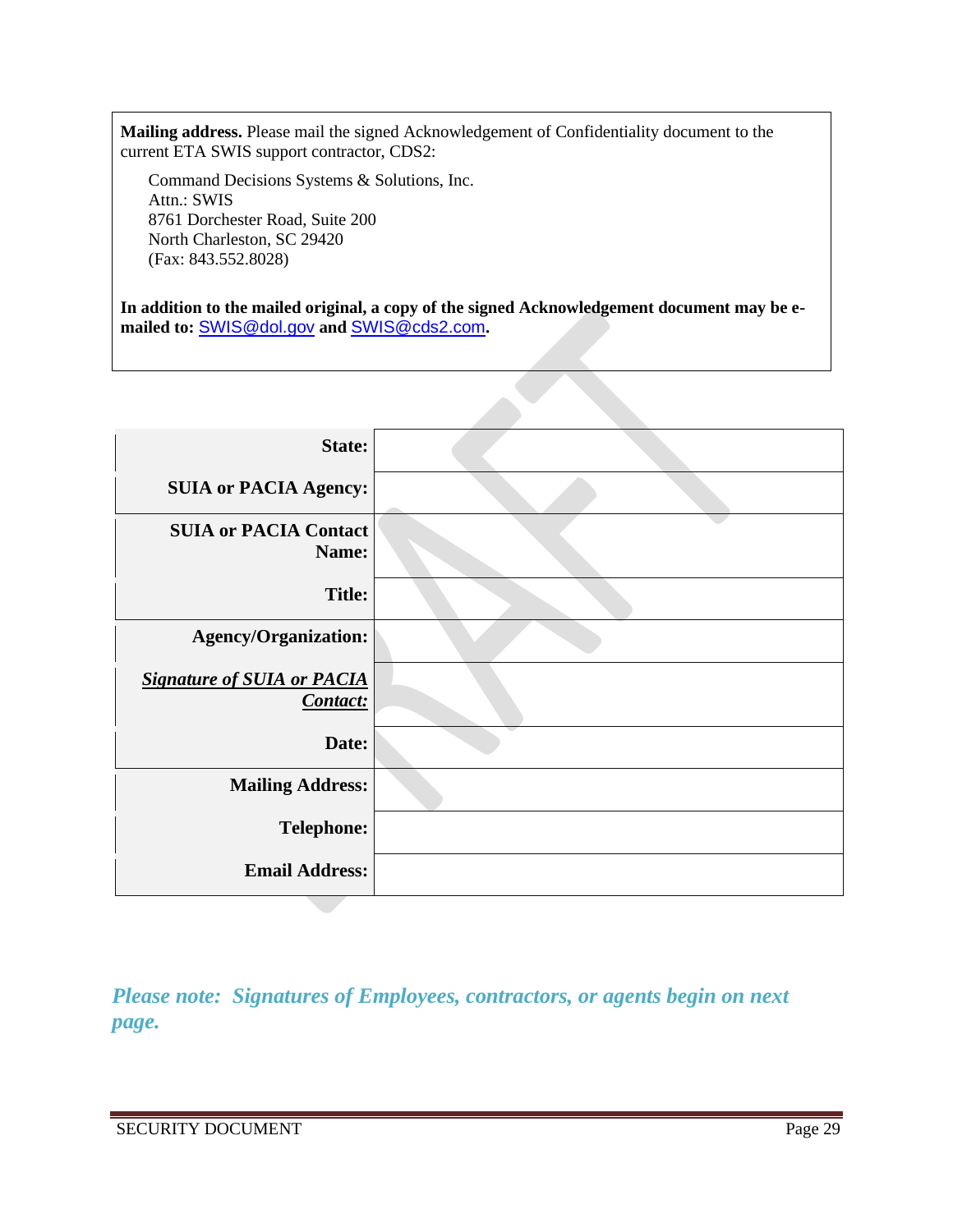| <b>Employee Signature:</b>                                                                                                                       |                                     |
|--------------------------------------------------------------------------------------------------------------------------------------------------|-------------------------------------|
| Date signed:                                                                                                                                     |                                     |
| <b>Employee Name (Please print):</b>                                                                                                             |                                     |
| <b>Employee's Title:</b>                                                                                                                         |                                     |
| <b>Employee's Business Unit:</b>                                                                                                                 |                                     |
| <b>Employee's Supervisor:</b>                                                                                                                    |                                     |
| <b>Title and Business Unit of Supervisor:</b>                                                                                                    |                                     |
| <b>Email of Supervisor:</b>                                                                                                                      |                                     |
| <b>Phone Number of Supervisor:</b>                                                                                                               |                                     |
| Is the Employee a staff member of the<br><b>State SUIA?</b>                                                                                      | Yes<br>N <sub>o</sub>               |
| or a State PACIA?                                                                                                                                | Yes<br>N <sub>o</sub>               |
| Is the individual an employee of the<br>State, a contractor, or agent?                                                                           | <b>State</b><br>Contractor<br>Agent |
| <b>Employee's work location including</b><br>State agency, agent or contractor<br>name, building number, street and<br>city:                     |                                     |
| (Agency Name)                                                                                                                                    |                                     |
| (Building or floor or suite $#$ )                                                                                                                |                                     |
| (Street)                                                                                                                                         |                                     |
| $(City)$ , $(State)$ $(Zip)$                                                                                                                     |                                     |
| <b>Employee Phone Number:</b>                                                                                                                    |                                     |
| <b>Employee Email Address:</b>                                                                                                                   |                                     |
| Does the employee require ETA-<br>approved individual credentials to<br>access the password-protected SWIS<br><b>Clearinghouse PACIA portal?</b> | Yes<br>$\sqrt{N}$                   |